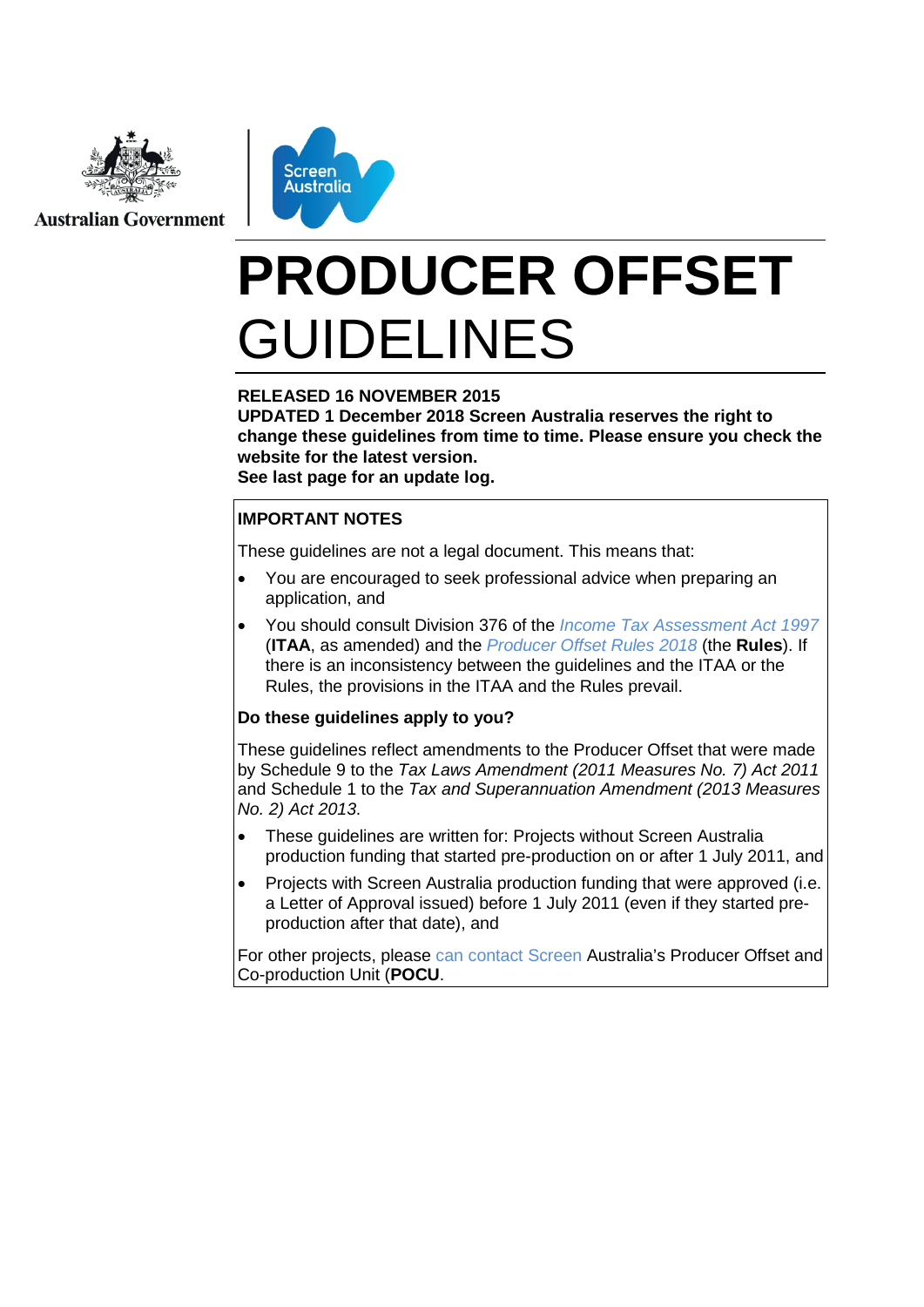| 2.6 Exclusion of access to other Australian Government incentives16 |  |
|---------------------------------------------------------------------|--|
|                                                                     |  |
|                                                                     |  |
|                                                                     |  |
|                                                                     |  |
|                                                                     |  |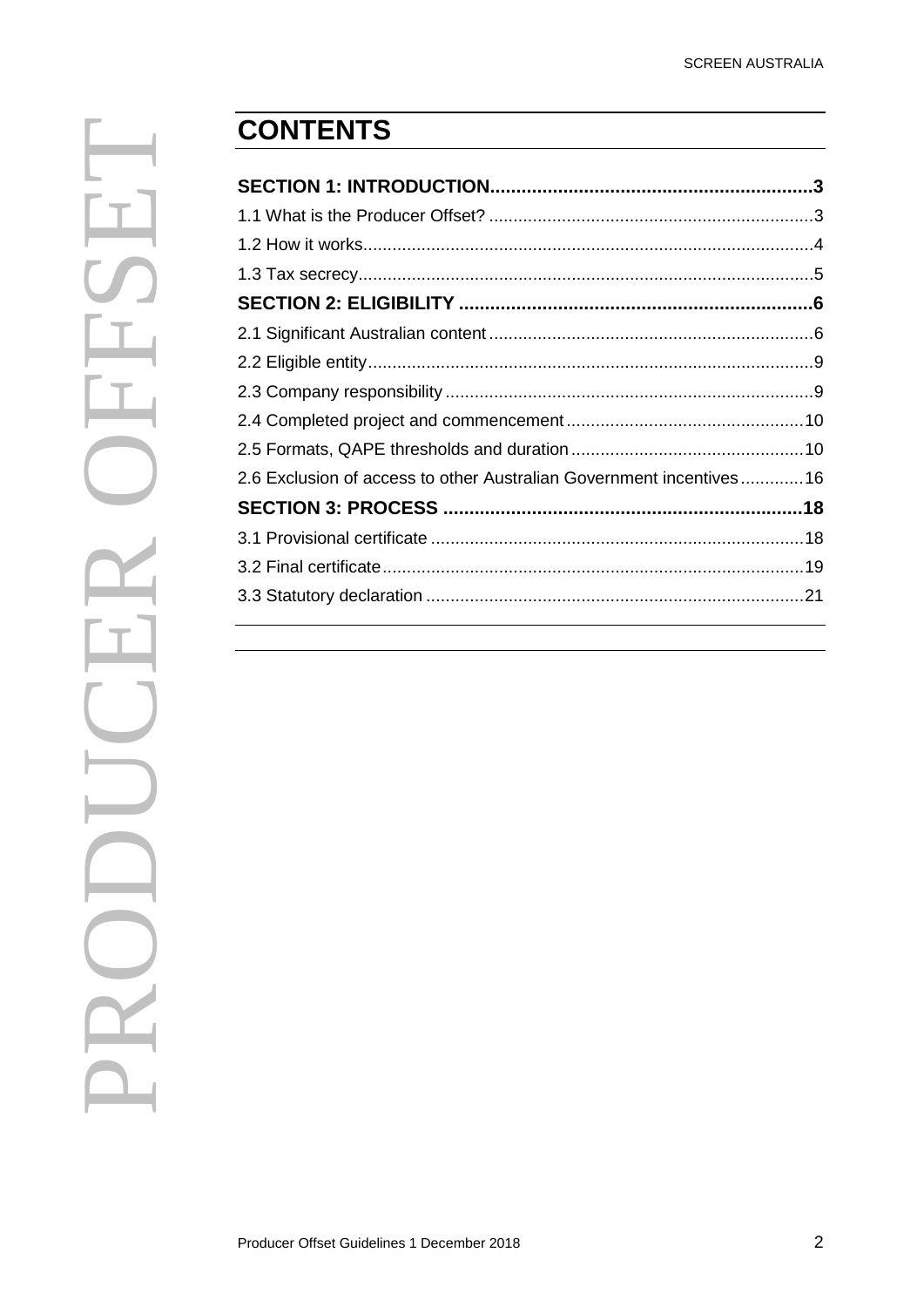<span id="page-2-0"></span>The Producer Offset is administered by Screen Australia under Division 376 of the *[Income Tax Assessment Act 1997](http://www.screenaustralia.gov.au/funding-and-support/producer-offset/document-library#cclegislation)* (**ITAA**, as amended) and the *[Producer Offset Rules 2018](http://www.screenaustralia.gov.au/funding-and-support/producer-offset/document-library#cclegislation)* (**Rules**). These guidelines have been prepared to assist applicants for [provisional certificate a](#page-17-2)nd [final certificate](#page-18-1) for the Producer Offset. The guidelines should be read in conjunction with the 'QAPE Spreadsheet' that should be used to calculate qualifying Australian production expenditure (**[QAPE](#page-10-0)** ), and the *[At a Glance](http://www.screenaustralia.gov.au/funding-and-support/producer-offset/document-library#ccguides)*, an A-Z guide to QAPE.

Throughout these guidelines, 'we' refers to Screen Australia, and 'you' to a company applying for a provisional or final certificate. Highlighted words are hyperlinks to websites or other sections of the guidelines.

# <span id="page-2-1"></span>**1.1 What is the Producer Offset?**

The Producer Offset is a refundable tax offset (i.e. a rebate) for producers of Australian films, worth:

- 40 per cent of the QAPE incurred by the applicant company in the making of a feature film, and
- 20 per cent of QAPE incurred by the applicant company in the making of TV and other eligible projects, other than feature films.

**EXECTION 1: INTRODUCTION**<br>
The Producer Offset is submitted by Scenar Australia under Division and the moon Fox Assessment Act (1997 (ITAA, as amended) and the model and the model and the model and the contrast operation Films are only eligible for the 40% offset if they are feature films produced for exhibition to the public in cinemas and meet all offset requirements. A film will only be eligible for the feature film offset if the primary release strategy for the film is a release in public cinemas. Films produced for home entertainment, TV or VOD release are not eligible for the 40% offset but are eligible for the 20% offset if they meet all offset requirements. The higher offset is available for feature films because they generally have higher production costs and it can also be more difficult to finance feature films because they are one off projects. Refer to [Feature films and distribution.](#page-12-0)

The Producer Offset is one of three refundable tax offsets for film production; the others are administered by [the Department of Communication and the](http://www.arts.gov.au/film-tv/australian-screen-production-incentive)  [Arts \(](http://www.arts.gov.au/film-tv/australian-screen-production-incentive)the **Department**):

- The Location Offset, a 16.5 per cent offset on QAPE for film and television projects filmed in Australia with an Australian spend of over \$15 million, and
- The Post, digital and visual effects (**PDV**) Offset, a 30 per cent offset on the QAPE that relates to post, digital and visual effects production for a film.

Please note that the ITAA uses the term 'film' to refer to all eligible formats. These guidelines use the term 'project', unless quoting the ITAA.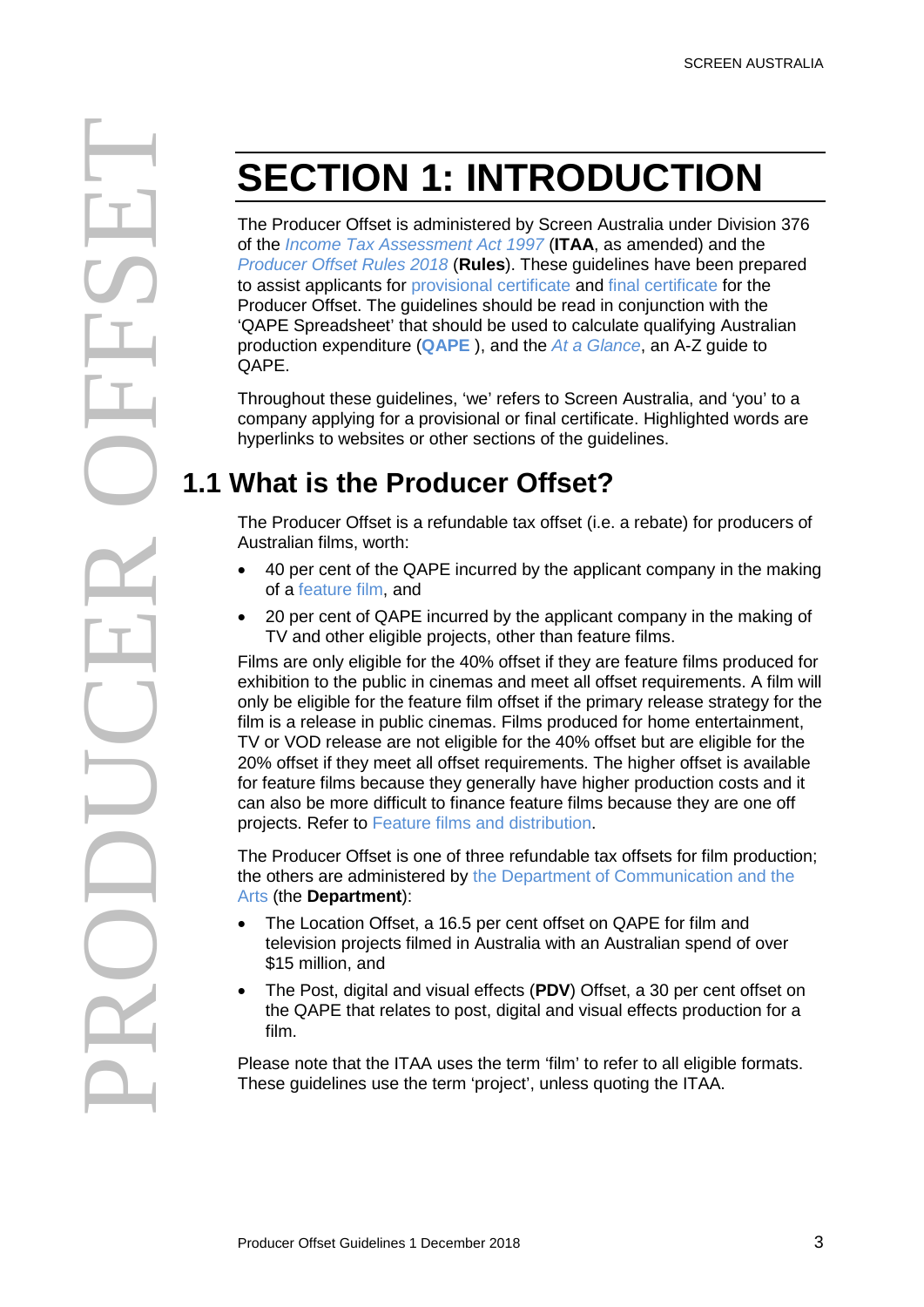### <span id="page-3-1"></span>**1.2.1 Final certificates**

In order to claim the Producer Offset, you must be issued with a [final](#page-18-1)  [certificate](#page-18-1) by us. We will issue a final certificate if the production meets the relevant requirements set out in Division 376 of the ITAA. In summary:

- 1. The project must have [Significant Australian content](#page-5-2) (**SAC**) or be an official co-production (section 376-65(2)(a))
- 2. The applicant must be an [Eligible entity](#page-8-2) (section 376-55(1)(d))
- 3. The applicant must have the requisite [Company responsibility](#page-8-3) i.e. have been responsible for the making of the project (section 376-65(1)(a))
- 4. The project must be of an eligible format (section 376-65(2)(c)-(d)) and duration (section 376-65(3)-(5)), and meet or exceed the relevant [QAPE](#page-11-0)  [thresholds](#page-11-0) for that format (section 376-65(6))
- 5. The project must be [Completed](#page-9-2) in the income year of the applicant's tax return (section  $376-55(1)(a)$ ), and
- 6. The project or any entity in relation to the project must not have accessed other Exclusion of access [to other Australian Government](#page-15-1) incentives or support as specified in section 376-55(4).

When we issue a final certificate, it states our determination of QAPE. You then claim the Producer Offset in your income tax return for the financial year in which the project is completed. The offset is calculated at either 20% or 40% of the determined QAPE. The Australian Taxation Office (**ATO**) will credit the Producer Offset against any existing income tax liabilities, and refund the remainder.

Screen Australia has produced a useful animation which explains how the Producer Offset works. It is available on our [website.](http://www.screenaustralia.gov.au/producer_offset/offset101.aspx)

### **1.2.2 Provisional certificates**

You may also apply for a [provisional certificate](#page-17-2) for a project before you complete it. The provisional certificate provides an indication of whether the project is likely to qualify for the Producer Offset, based on the information provided to Screen Australia at the provisional stage.

<span id="page-3-0"></span>Applicants can contact Screen Australia's Producer Offset and Co-production Unit (**POCU**) to discuss the proposed project and its eligibility for the Producer Offset.

Phone:+61 2 8113 1042 Email: [POCU@screenaustralia.gov.au](mailto:pocu@screenaustralia.gov.au) Web: [www.screenaustralia.gov.au/producer\\_offset](http://www.screenaustralia.gov.au/producer_offset)

Even if you don't intend to apply for a Provisional Certificate, we recommend that you contact us early, ideally during pre-production. This will help clarify any issues, particularly related to tracking expenditure, and make the final application process smoother.

For information about taxation and obligations of companies commencing business in Australia, registering for an Australian Business Number (**ABN**),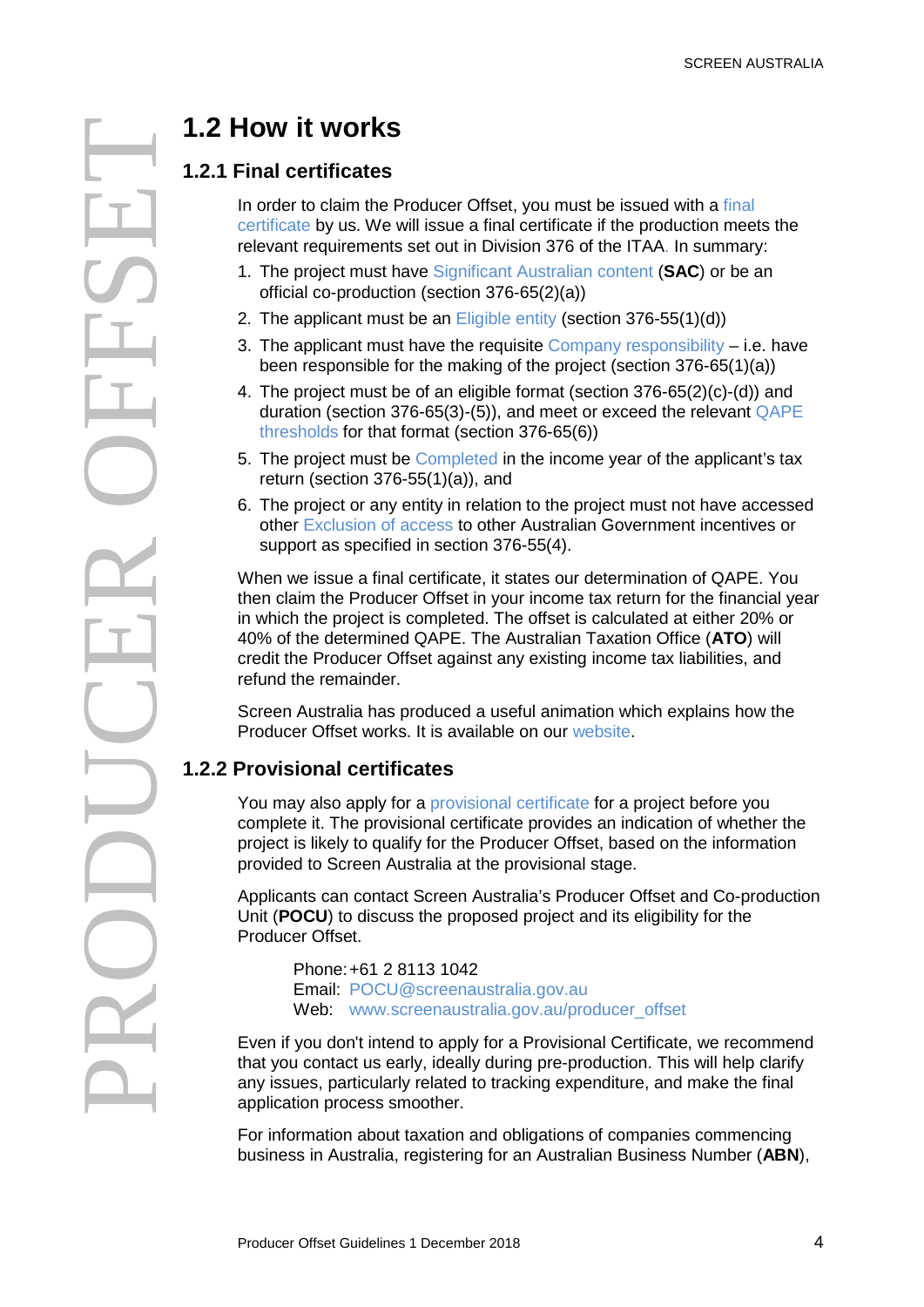Watches a colly statements and annual income tax returns, you should<br>the XTO whole or connect the XTO at the following rumbers:<br>132 866 - for tax agents.<br>13 **Tax Secrecy**<br>Division 355 of the Tax returns and restrictions on

visit the [ATO website](http://www.ato.gov.au/) or contact the ATO at the following numbers:

132 866 - for businesses 137 286 - for tax agents.

# <span id="page-4-0"></span>**1.3 Tax secrecy**

Division 355 of the *[Taxation Administration Act 1953](http://www.comlaw.gov.au/Details/C2015C00220/Html/Volume_2#_Toc417556717)* imposes stringent secrecy obligations and restrictions on the staff of Screen Australia.<sup>[1](#page-4-1)</sup> These are the same requirements that apply to ATO officers assessing a company or individual tax return. All information provided by an applicant to the POCU will be held by POCU officers on a confidential basis and dealt with in accordance with Division 355.

 $\overline{a}$ 

<span id="page-4-1"></span><sup>&</sup>lt;sup>1</sup> The [Explanatory Memorandum to the Bill](http://www.comlaw.gov.au/Details/C2010B00186/1e3ca5a7-9bc5-40be-bd03-cb93ad1bbe0b) introducing Division 355 provides a useful guide to how tax secrecy operates.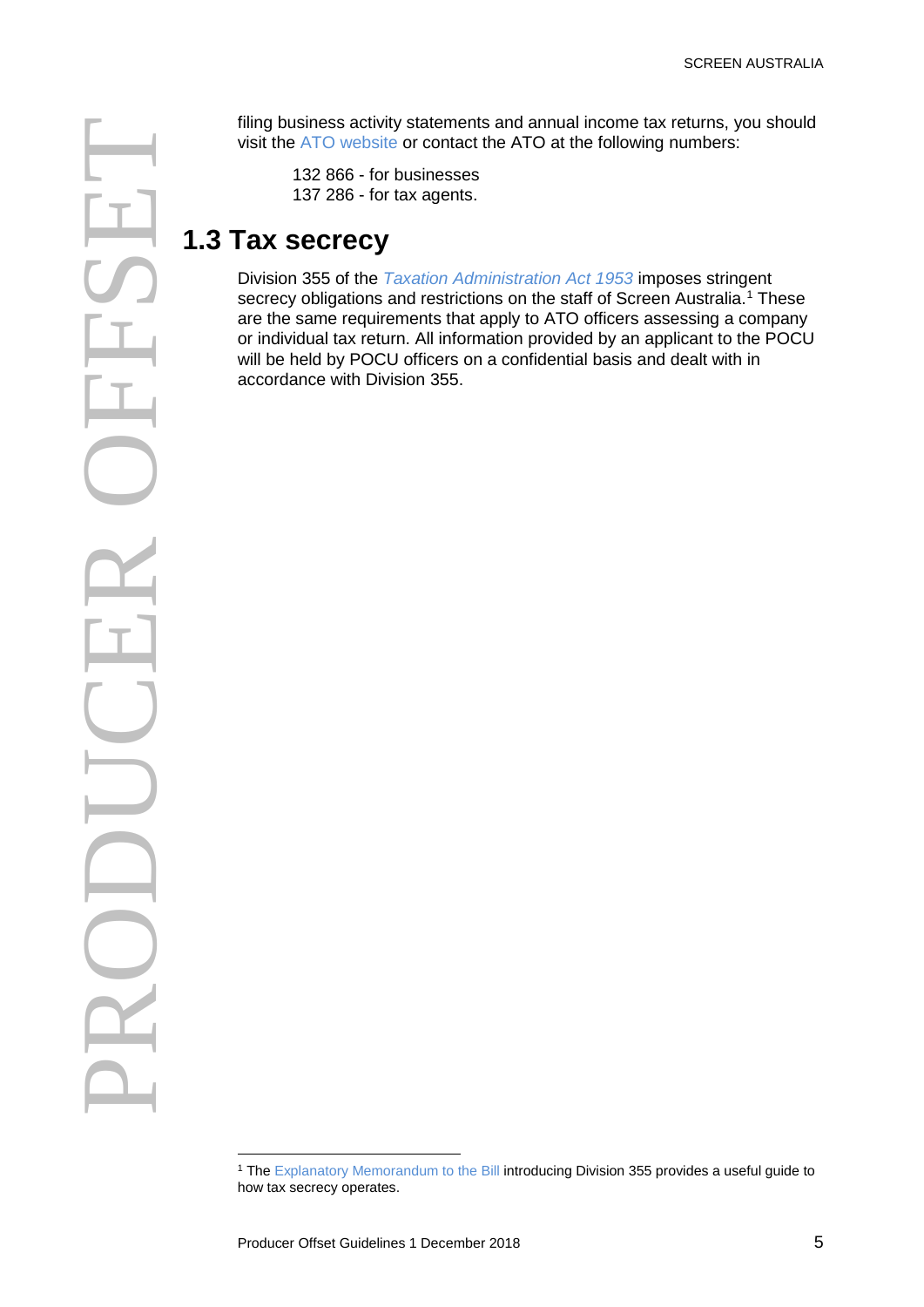## <span id="page-5-2"></span><span id="page-5-1"></span><span id="page-5-0"></span>**2.1 Significant Australian content**

**ELIGIBILITY**<br>
2.1 **Significant Australian content**<br>
To be eligible for the producer offset a project must have a significant content. We retro this as meeting the SAC test and that is considered by the significant of the To be eligible for the producer offset a project must have a significant Australian content. We refer to this as 'meeting the SAC test'. Screen Australia must have regard to the following elements of a project, as set out in section 376-70 (1) of the ITAA, to determine whether a project meets the SAC test:

- The subject matter of the film
- The place where the film was made
- The nationalities and places of residence of the persons who took part in the making of the film
- The details of the production expenditure incurred in respect of the film, and
- Any other matters that we consider to be relevant.

We examine the level of Australian content for **each** of these elements of a project. This is a holistic test and no single element is determinative.

The SAC test reflects the cultural policy objectives of the producer offset to support the production of significant Australian content.

'Australia' in this context does not include New Zealand.<sup>[2](#page-5-3)</sup>

Note that you should not expect that your project meets the SAC test merely because it is undertaking pre, production and post in Australia, and crew and below-the-line cast are Australian nationals. Such a project may be eligible for the Location Offset if it fails to meet the SAC test.

### **2.1.2 How we assess each element of the SAC test**

#### *Subject matter of the film*

Subject matter relates to what the film is about. When assessing the **subject matter of the film** we determine the extent to which the 'look and feel' of the project is Australian or the project has a significant creative connection with Australia.

For example:

- Is the film 'about' Australia or Australians
- Does it reflect a cultural background that is particular to Australia or **Australians**
- Does it reveal some aspect of Australia's or Australians' cultural background or experience, or
- Did the project originate in Australia and/or was it developed by Australians?

In assessing this Screen Australia considers some or all of the following factors:

<span id="page-5-3"></span> $\overline{a}$ <sup>2</sup> *[Acts Interpretation Act 1901](http://www.comlaw.gov.au/Details/C2015C00090/Html/Text#_Toc413423895)*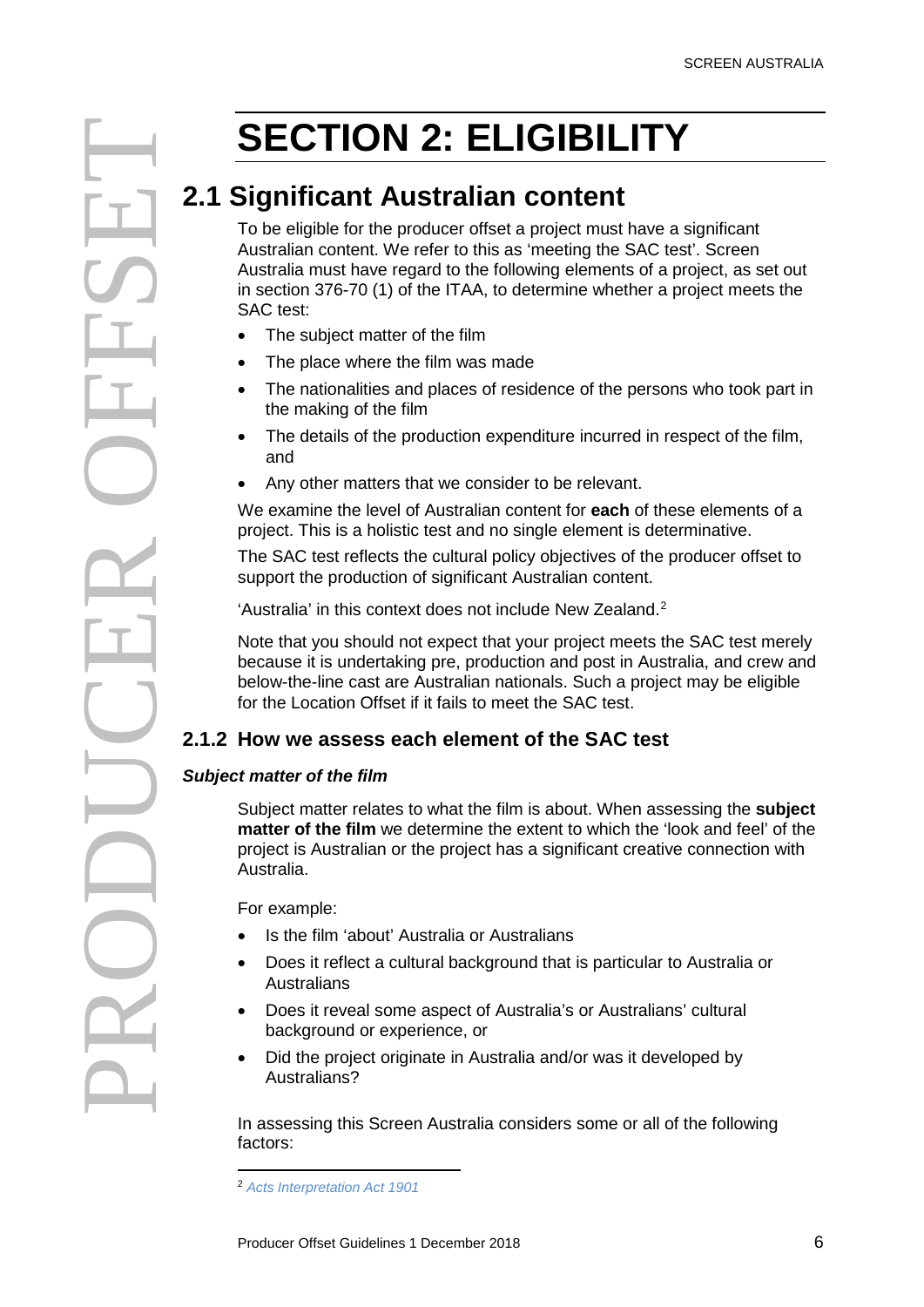- The extent to which the film is about Australian characters
- The extent to which the film is set in Australia
- Whether the core origination of the project took place in Australia or under Australian control, and
- The length and extent of association Australian citizens or residents have had in the film's development.
- Other relevant factors may be identified which are peculiar to an individual project.

In relation to the 'length and extent of association', Screen Australia would require the applicant to demonstrate a meaningful and substantial Australian involvement in the development of the 'subject matter of the film'. Generally Screen Australia would expect the applicant to demonstrate that the project is written by Australian citizens or residents according to normal Australian film industry usage of the term (i.e. credits approved by the Australian Writers' Guild).

#### *The place where the film was made*

We assess whether the project is to be primarily produced in Australia, including pre-production, production and post-production. Generally speaking, a film which undertakes most or all of its work in Australia will have a strong claim against this element.

If a substantial period of production is not undertaken in Australia the project will have a weaker claim against this element.

#### *The nationalities and places of residence of the persons who took part in the making of the film*

We consider someone to be 'Australian' if that person is a citizen of Australia (no matter where they reside) *or* if they are an Australian permanent resident (regardless of their nationality). However, for people who are not Australian citizens or permanent residents, but are nonetheless resident in Australia, we may take the period of their residency in Australia into account.

The nationalities and place of residence of the producer, writer and director will be considered to be particularly important. The general rules crediting such roles used by the Australian film and television production industry and represented by the appropriate industry bodies (Screen Producers Association of Australia, Australian Writers' Guild and Australian Directors Guild) will be used to verify claimed roles, if there is any doubt.

The nationality and place of residence of lead cast members is also considered to be very important and the proportion of Australian actors in lead roles is generally expected to be material. Screen Australia will seek the applicant's views as to which roles are lead characters, but will exercise its own judgement, principally based on the screenplay provided.

Screen Australia will also consider the nationality and place of residence of key creative heads of department, such as director of photography, production designer, editor, costume designer and composer.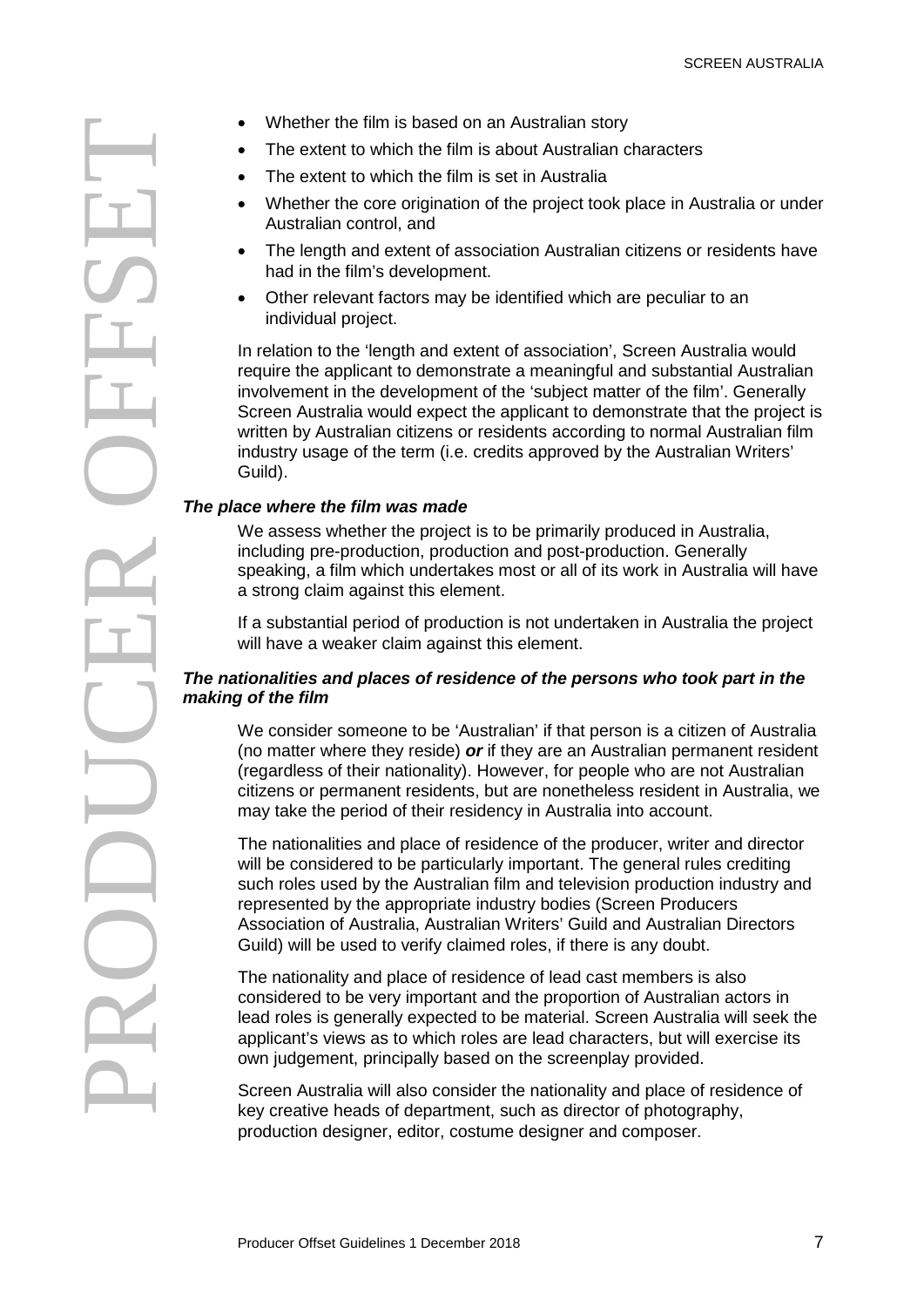production houses) that are Australian residents and citizens will also be considered.

The higher the proportion of Australian citizens or residents involved in the project, the stronger the applicant's claim against this element, particularly considering the proportion of Australian citizens and residents filling the roles of producer(s), writer(s) and director(s).

*Please note that the nationality and residency of cast in the context of an application for the Producer Offset is separate to the Australian Government's Foreign Actors Certification Scheme (FACS). http://www.arts.gov.au/film/film\_foreign\_actors\_for\_film\_or\_television. Applicants should contact FACS early in the production process if they intend to bring in foreign actors.* 

#### *The details of the production expenditure incurred in respect of the film*

We will take into account the extent to which **the project's production expenditure** contributes to the Australian film industry. The following factors are taken into account:

- The extent to which expenditure is made to Australian citizens or residents, and
- The extent to which expenditure is incurred within Australia (i.e. on goods and services provided in Australia).

#### *Any other matters that Screen Australia considers to be relevant*

We must take into account any other matter that we consider to be relevant in the circumstances of the project. For example, we may take into account:

- Policy issues associated with the Producer Offset, such as the impact of the project on creating a sustainable Australian film and television production industry, or whether it supports the development and employment of Australian key creatives to make Australian films
- The extent to which copyright ownership resides with Australians, in particular whether this is commensurate with the proportion of the budget provided by Australians
- The extent to which creative control rests with Australian citizens or residents, and
- The extent to which there is recoupment and profit participation for Australian nationals or residents and the extent to which that is commensurate with ownership.

However, we will also consider any other factors we consider relevant to whether a specific project has significant Australian content on a case-bycase basis. In your application, you may set out any matters that you consider will increase your project's claim against the SAC test.

### **2.1.3 Official co-productions**

<span id="page-7-0"></span>An official co-production is also eligible for the Producer Offset and is not required to meet the SAC test; by definition it is considered to be an 'Australian film'.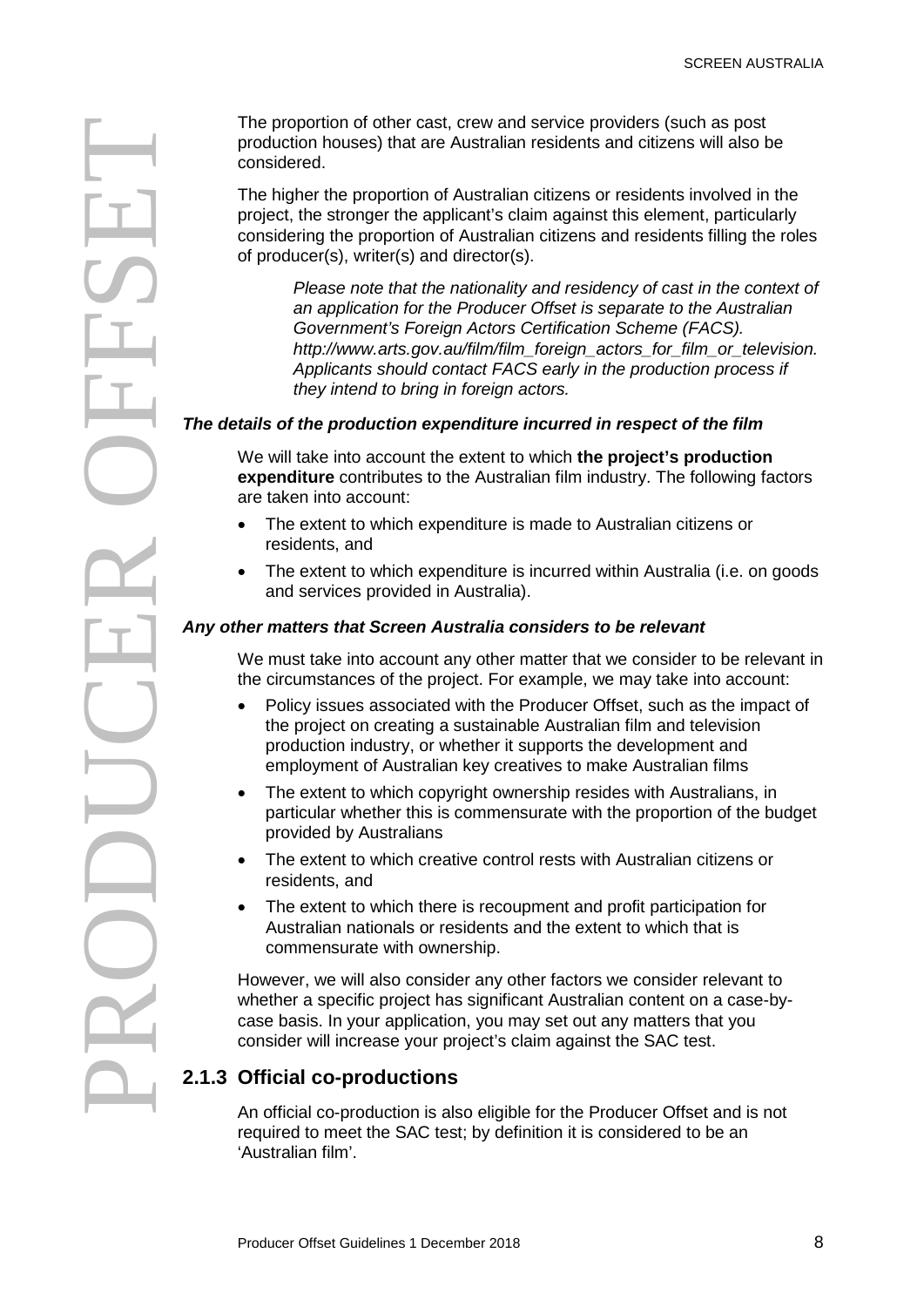Providend correlation and for a providend approach as an official co-production and for an official correlation of the SAC test<br> **Providend co-maximalis a** co-production program, was the website, and can consider a co-pr

[provisional certificate](#page-17-2) for the Producer Offset at the same time. For further information on Australia's official co-production program, visit the [website,](http://www.screenaustralia.gov.au/coproductions) and can contact Screen [Australia's Producer Offset and Co-production Unit](#page-3-0)  (**[POCU](#page-3-0)**.

### **2.1.4 Administration of the SAC test**

If your project has a number of non-Australian elements, you should anticipate that we may need additional information in order to assess the project's claim against the SAC test.

Such information may include:

- A development timeline demonstrating the length of association of Australians with the project
- Agreements with key creatives which define their length of association and level of creative control and input
- Copies of earlier screenplays which demonstrate the length of association and extent of impact of Australians in the development of the project
- Location survey photos that identify the impact of the Australian landscape on the project, and
- <span id="page-8-2"></span>• Anything else that you consider relevant.

# <span id="page-8-0"></span>**2.2 Eligible entity**

The ITAA specifies that, in order to be eligible for the Producer Offset, a company must either be:

- An Australian resident company,<sup>[3](#page-8-4)</sup> or
- A foreign resident company with an ABN that is operating through a permanent establishment in Australia<sup>[4](#page-8-5)</sup>.

You must meet this criterion at the time of application and also when the tax return is submitted and the Producer Offset paid by the ATO. This requirement means that partnerships and sole traders are ineligible for the Producer Offset.

Further, under tax law, when a legislative provision refers to an entity, it means that the entity must be acting in that capacity, and not in any other capacity. This means, for example, that a company which is acting in the capacity of a trustee of a trust is ineligible for the Producer Offset. [5](#page-8-6)

# <span id="page-8-3"></span><span id="page-8-1"></span>**2.3 Company responsibility**

The applicant for the Producer Offset must be the company that either carried out, or made the arrangements for the carrying out of, all the activities that were necessary for the making of the film.

 $\overline{a}$ 

<sup>&</sup>lt;sup>3</sup> The ATO's interpretation of residency when the company is not incorporated in Australia is outlined i[n TR 2004/15.](http://law.ato.gov.au/pdf/pbr/tr2004-015.pdf)

<sup>4</sup> Taxation Ruling [TR 2002/5](http://law.ato.gov.au/atolaw/DownloadNoticePDF.htm?DocId=TXR%2FTR20025%2FNAT%2FATO%2F00001&filename=pdf/pbr/tr2002-005c1.pdf&PiT=99991231235958) provides the ATO's interpretation of 'permanent establishment'.

<span id="page-8-6"></span><span id="page-8-5"></span><span id="page-8-4"></span><sup>5</sup> ITAA [sections 960-100\(1\) and \(4\).](https://www.comlaw.gov.au/Details/C2015C00285/Html/Volume_9#_Toc423347890)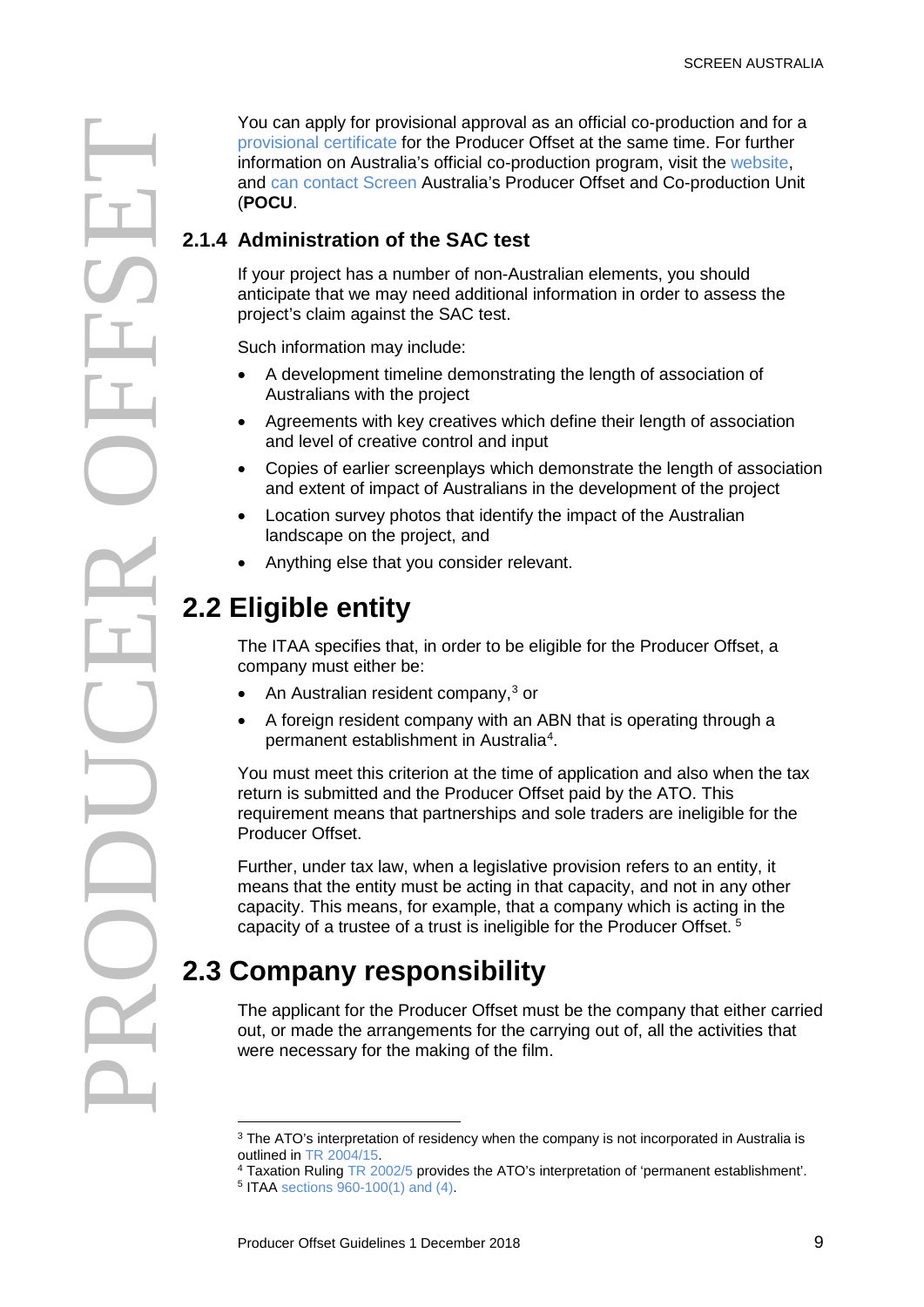From other than the method of the co-production parties activities.<br>
The signature of the minimization that the signature of the co-production parties and the minimization correlation correlation correlation of the co-prod

considered to fulfil the requirement for carrying out all the activities for the making of the film in relation to the co-production partner's activities.

In most cases, the proper applicant company is the company that incurs the expenditure, which is often a special purpose vehicle (**SPV**) incorporated to make and complete the project. Note that the use of an SPV is not a requirement, and ongoing companies may be eligible.

There is no requirement that a [provisional certificate](#page-17-2) and [final certificate](#page-18-1) for the same project must be held by the same entity. For example, a production company (often the producer's company), which intends to set up an SPV to make the film, may apply for and obtain a provisional certificate prior to incorporation of the SPV. The final certificate would then be applied for by the SPV.[6](#page-9-3)

# <span id="page-9-2"></span><span id="page-9-0"></span>**2.4 Completed project and commencement**

The Producer Offset has a commencement date of 1 July 2007, so [QAPE](#page-10-0) can only be claimed for expenditure incurred on or after 1 July 2007. This means that you cannot claim any development expenditure incurred before this date as QAPE.

However, these guidelines take into account several amendments made to the ITAA<sup>7</sup> and therefore assume that a project commenced production on or after 1 July 2012.<sup>[8](#page-9-5)</sup> If your project commenced principal photography before that date, you must can contact [Screen Australia's Producer Offset and Co](#page-3-0)[production Unit](#page-3-0) (**POCU**).

A project must be *completed* prior to applying for a Producer Offset final certificate. For the purposes of the Producer Offset, a project is completed when it is first in a state where it could reasonably be regarded as ready to be distributed, broadcast or exhibited to the general public.<sup>[9](#page-9-6)</sup> This means:

- If the project is a feature film: the manufacture of a release print or digital equivalent (i.e. DCP); or
- For other distribution platforms, a fully mixed digital master.

We require proof of the completion date for final certification. This would take the form of a 'tech check' or letter of confirmation from the post house.

# <span id="page-9-1"></span>**2.5 Formats, QAPE thresholds and duration**

An eligible project must be of a minimum duration and incur a minimum level of QAPE, depending on the format.

The *[At a Glance](http://www.screenaustralia.gov.au/funding-and-support/producer-offset/document-library#ccguides)* offers a detailed dictionary of expenditure issues and applicants must consult it for the QAPE treatment of specific expenses and a full understanding of QAPE and how it is calculated.

 $\overline{a}$ 

<span id="page-9-3"></span><sup>6</sup> under the 'take-over' provisions in [section 376-180](https://www.comlaw.gov.au/Details/C2015C00285/Html/Volume_7#_Toc423342128) of the ITAA. Also, see the *[At a Glance](http://www.screenaustralia.gov.au/funding-and-support/producer-offset/document-library#ccguides)* at 'Copyright acquisition and licensing'.

<span id="page-9-4"></span><sup>7</sup> Including by the *Tax Laws Amendment (2011 Measures No. 7) Act 2011* and the *Tax and Superannuation Laws Amendment (2013 Measures No. 2) Act 2013*.

<span id="page-9-6"></span><span id="page-9-5"></span> $8$  The date of the commencement of the definition of documentary (item 12(1) in Schedule 1 to the *Tax and Superannuation Laws Amendment (2013 Measures No. 2) Act 2013)*. <sup>9</sup> [Section 376-55\(2\)](https://www.comlaw.gov.au/Details/C2015C00285/Html/Volume_7#_Toc423342105) of the ITAA.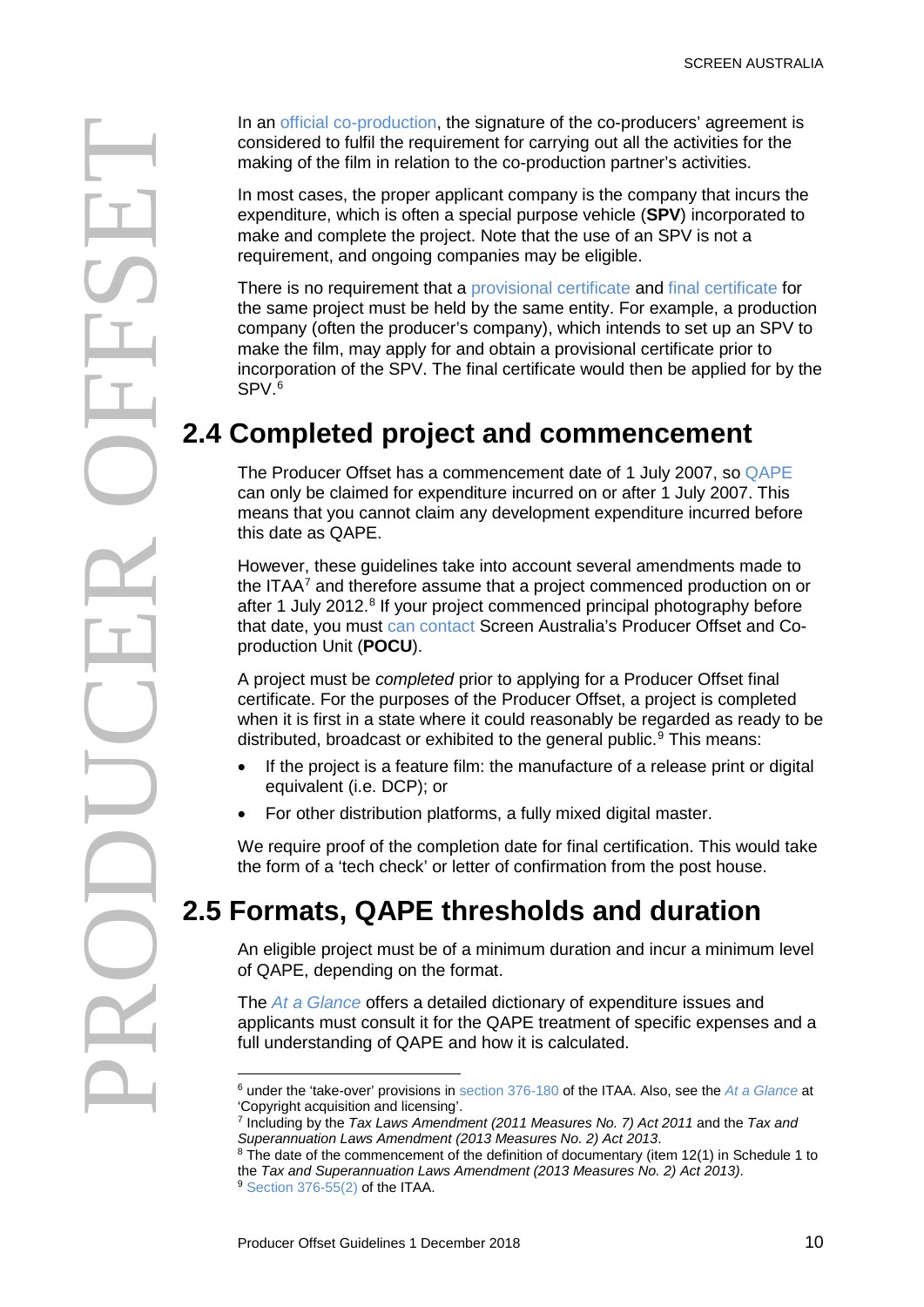There are two general expenditure concepts relevant to the Producer Offset, which are outlined below: production expenditure and QAPE.

#### <span id="page-10-1"></span>**2.5.1.1 Production expenditure**

A project's 'production expenditure' is defined in [section 376-125\(1\)](https://www.comlaw.gov.au/Details/C2015C00285/Html/Volume_7#_Toc423342112) of the ITAA as the expenditure incurred by the applicant company in, or that is reasonably attributable to, the 'making of the film' (i.e. the project).

The making of the film means doing the things necessary for the production of the first copy of the project. This includes development, pre-production, principal photography and post-production activities and any other activities that are necessary to bring a production up to the state that it is ready to be distributed, broadcast or exhibited to the general public.

The making of the film does *not* include any aspect of financing the project, developing the proposal for the project (e.g. pitching), distribution, marketing or promotion of the project.

An applicant company may incur production expenditure and QAPE in the financial year for which the Producer Offset is sought or in earlier financial years. Expenditure incurred prior to 1 July 2007, or incurred in a subsequent financial year to that of completion of the project, cannot be production expenditure or QAPE.

#### **2.5.1.2 QAPE**

<span id="page-10-0"></span>QAPE is a subset of [production expenditure.](#page-10-1) It has a dual role for the purposes of the Producer Offset:

- It is the basis for determining whether the minimum expenditure thresholds have been met (see [below\)](#page-11-0), and
- It provides the basis of the Producer Offset itself, as the amount of the refund is a fixed percentage (20% or 40%) of QAPE on a certified project.

QAPE is defined by [section 376-145](https://www.comlaw.gov.au/Details/C2015C00285/Html/Volume_7#_Toc423342118) of the ITAA as the company's production expenditure that is incurred for, or is reasonably attributable to:

- Goods and services provided in Australia
- The use of land located in Australia, and
- The use of goods that are located in Australia at the time they are used in the making of the project.

This means that QAPE may include, for example:

- Remuneration of all cast and crew for work undertaken in Australia (regardless of their citizenship or residency), but see the *[At a Glance](http://www.screenaustralia.gov.au/funding-and-support/producer-offset/document-library#ccguides)* at 'Two week rule'
- Expenditure on legal services provided in Australia
- Post-production undertaken by post houses in Australia
- Non-depreciable goods purchased in Australia
- The cost of hiring items for use in the project, to the extent that the item was used in Australia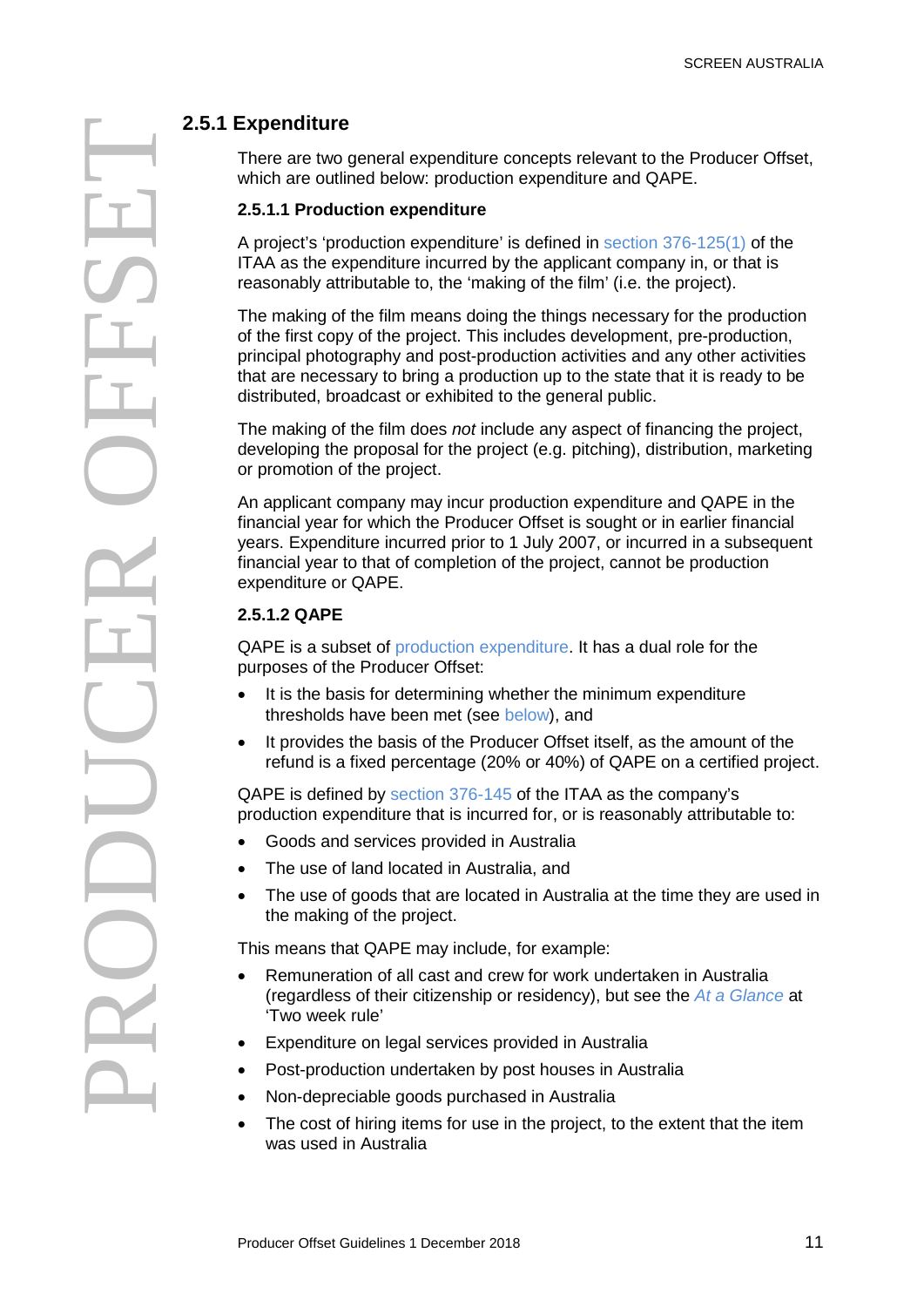### <span id="page-11-0"></span>**2.5.2 QAPE thresholds**

|                                                                                                                                                                                                                                                   | making of the project, and                                                                                                                                                                                                                                                                                                                                       |                                    | The decline of value of a depreciating asset used in Australia for the |                              |  |
|---------------------------------------------------------------------------------------------------------------------------------------------------------------------------------------------------------------------------------------------------|------------------------------------------------------------------------------------------------------------------------------------------------------------------------------------------------------------------------------------------------------------------------------------------------------------------------------------------------------------------|------------------------------------|------------------------------------------------------------------------|------------------------------|--|
| In limited circumstances where Screen Australia determines that the<br>subject matter of the film reasonably requires overseas shooting, certain<br>expenses on location shoots outside Australia – see the At a Glance at<br>'Gallipoli clause'. |                                                                                                                                                                                                                                                                                                                                                                  |                                    |                                                                        |                              |  |
|                                                                                                                                                                                                                                                   | You should note that because QAPE is for services provided in Australia,<br>where a company contracts an Australian firm to provide production services<br>and that firm subcontracts to a non-Australian firm or undertakes some of the<br>service outside of Australia, the proportion of the expenditure that is<br>undertaken outside Australia is non-QAPE. |                                    |                                                                        |                              |  |
|                                                                                                                                                                                                                                                   | Note that if QAPE is incurred under an arrangement or transaction is not at<br>'arm's length', we are required under the ITAA to determine the QAPE<br>attributable to that arrangement or transaction to be the arm's length amount<br>- see the $At a Glance$ at 'Arm's length arrangements'. <sup>10</sup>                                                    |                                    |                                                                        |                              |  |
|                                                                                                                                                                                                                                                   | 2.5.2 QAPE thresholds                                                                                                                                                                                                                                                                                                                                            |                                    |                                                                        |                              |  |
|                                                                                                                                                                                                                                                   | All formats must meet or exceed a 'total QAPE' threshold with some formats<br>also required to meet a 'per hour' QAPE threshold.                                                                                                                                                                                                                                 |                                    |                                                                        |                              |  |
|                                                                                                                                                                                                                                                   | The 'per hour' QAPE is calculated by dividing the total QAPE of the project by<br>its actual duration in hours (for series, the total duration = the number of<br>episodes x the actual duration of each episode, expressed in hours).                                                                                                                           |                                    |                                                                        |                              |  |
|                                                                                                                                                                                                                                                   |                                                                                                                                                                                                                                                                                                                                                                  |                                    |                                                                        |                              |  |
|                                                                                                                                                                                                                                                   | <b>Format</b>                                                                                                                                                                                                                                                                                                                                                    | <b>Minimum</b><br>duration         | 'Total' QAPE<br>threshold                                              | 'Per hour' QAPE<br>threshold |  |
|                                                                                                                                                                                                                                                   | Feature films, including theatrical documentaries, animation and IMAX (offset=40%)                                                                                                                                                                                                                                                                               |                                    |                                                                        |                              |  |
|                                                                                                                                                                                                                                                   | Feature                                                                                                                                                                                                                                                                                                                                                          | 60 mins                            | \$500,000                                                              | n/a                          |  |
|                                                                                                                                                                                                                                                   | Large format (e.g.<br>IMAX)                                                                                                                                                                                                                                                                                                                                      | 45 mins                            | \$500,000                                                              | n/a                          |  |
|                                                                                                                                                                                                                                                   | Non-feature programs other than documentaries or animations (offset=20%)                                                                                                                                                                                                                                                                                         |                                    |                                                                        |                              |  |
|                                                                                                                                                                                                                                                   | Single-episode                                                                                                                                                                                                                                                                                                                                                   | Commercial hour                    | \$500,000                                                              | n/a                          |  |
|                                                                                                                                                                                                                                                   | Season of a series (at<br>least 2 episodes)                                                                                                                                                                                                                                                                                                                      | Commercial 1/2 hour<br>per episode | \$1,000,000                                                            | \$500,000 per actual<br>hour |  |
|                                                                                                                                                                                                                                                   | Non-feature documentaries (offset=20%)                                                                                                                                                                                                                                                                                                                           |                                    |                                                                        |                              |  |
|                                                                                                                                                                                                                                                   | Single-episode or<br>season of a series                                                                                                                                                                                                                                                                                                                          | Commercial 1/2 hour<br>per episode | \$500,000                                                              | \$250,000 per actual<br>hour |  |
|                                                                                                                                                                                                                                                   | Non-feature animation (offset=20%)                                                                                                                                                                                                                                                                                                                               |                                    |                                                                        |                              |  |
|                                                                                                                                                                                                                                                   | Season of a series (at<br>least 2 episodes)                                                                                                                                                                                                                                                                                                                      | Commercial 1/4 hour<br>per episode | \$1,000,000                                                            | \$500,000 per actual<br>hour |  |
|                                                                                                                                                                                                                                                   | Single-episode                                                                                                                                                                                                                                                                                                                                                   | Commercial hour                    | \$500,000                                                              | n/a                          |  |
|                                                                                                                                                                                                                                                   | Or, if the project is not a season of a series or single episode:<br>Short-form animation                                                                                                                                                                                                                                                                        |                                    |                                                                        |                              |  |

<span id="page-11-1"></span> $\overline{a}$ <sup>10</sup> [Section 376-175](https://www.comlaw.gov.au/Details/C2015C00285/Html/Volume_7#_Toc423342127) of the ITAA.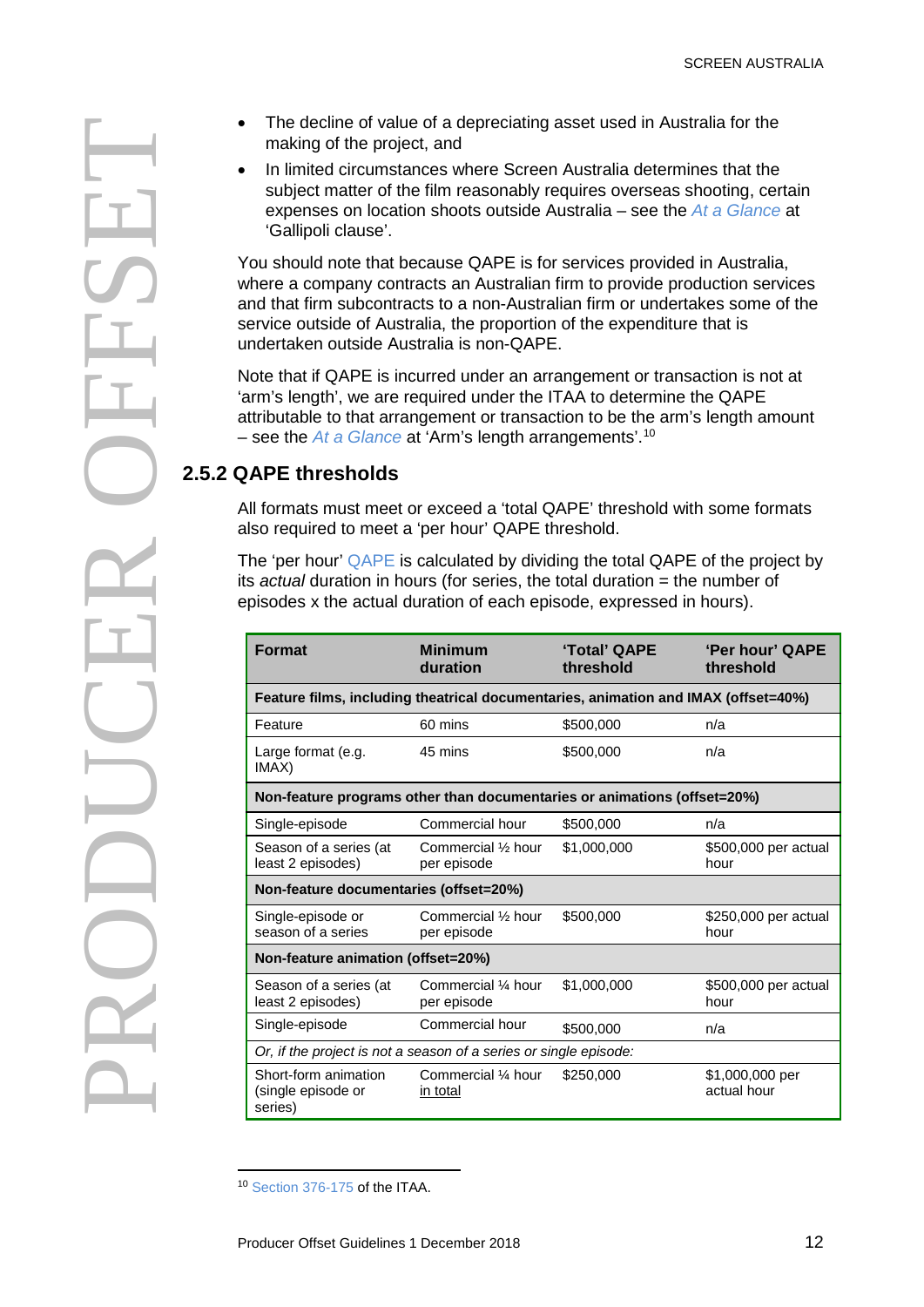The QAPE spreadsheet, which must be lodged with all applications, will reverse the matrix of the purposes of measurements of measurements of the conduction the conductions and only to moreology the conductions to connel by

automatically calculate whether your project meets the QAPE thresholds.

For the purposes of meeting the QAPE thresholds, the ITAA allows official co-productions to count expenditure incurred in the co-producing country by its co-producer that would have been QAPE if it had been incurred in Australia. This applies only to official co-productions and only to meeting the thresholds for eligibility.

### **2.5.3 Ineligible formats**

The following formats are ineligible for the Producer Offset:

- An advertising program or commercial
- A discussion, quiz, panel or game show,  $11$  or variety program, or a program of a like nature
- A film of a public event
- A training film
- A news or current affairs program
- A reality TV program (other than a documentary),<sup>[12](#page-12-2)</sup> or
- A computer game within the meaning of *[Classification \(Publications,](http://www.comlaw.gov.au/Details/C2015C00072/Html/Text#_Toc414363291)  [Films and Computer Games\) Act 1995](http://www.comlaw.gov.au/Details/C2015C00072/Html/Text#_Toc414363291)*.

### <span id="page-12-0"></span>**2.5.4 Feature films and distribution**

A feature film is the only format which receives a 40 per cent Producer Offset. A feature film must be made for screening as the main attraction in commercial cinemas. As such, it should be at least 60 minutes in length (or 45 minutes for large-format, such as IMAX). A feature film may be an animated feature film or a documentary.

As a guide, applicants should plan to earn a meaningful proportion of the project's revenue from the Australian theatrical box office.

Factors that are relevant in determining whether a project is a feature film and is produced for exhibition to the public in cinemas are:

- A draft or executed bona fide deal memo, letter of offer, or long form agreement for an Australian theatrical release with a theatrical distributor (acting on an arm's length basis) with a genuine and credible plan for the release of the project in cinemas
- Financial contribution to the project's budget from the distributor, such as a distribution advance or guarantee, commensurate with the total budget
- A financial commitment towards prints & advertising made by the distributor
- A marketing plan that includes theatrical release and demonstrates a realistic pathway to a cinema audience

 $\overline{a}$ 

<span id="page-12-2"></span><span id="page-12-1"></span><sup>11</sup> Game shows were added to the list of ineligible formats by the *Tax and Superannuation Amendment (2013 Measures No. 2) Act 2013*, for projects which commence principal photography on or after 28 June 2013.

<sup>&</sup>lt;sup>12</sup> [Section 376-25](https://www.comlaw.gov.au/Details/C2015C00285/Html/Volume_7#_Toc423342097) of the ITAA gives the meaning of documentary.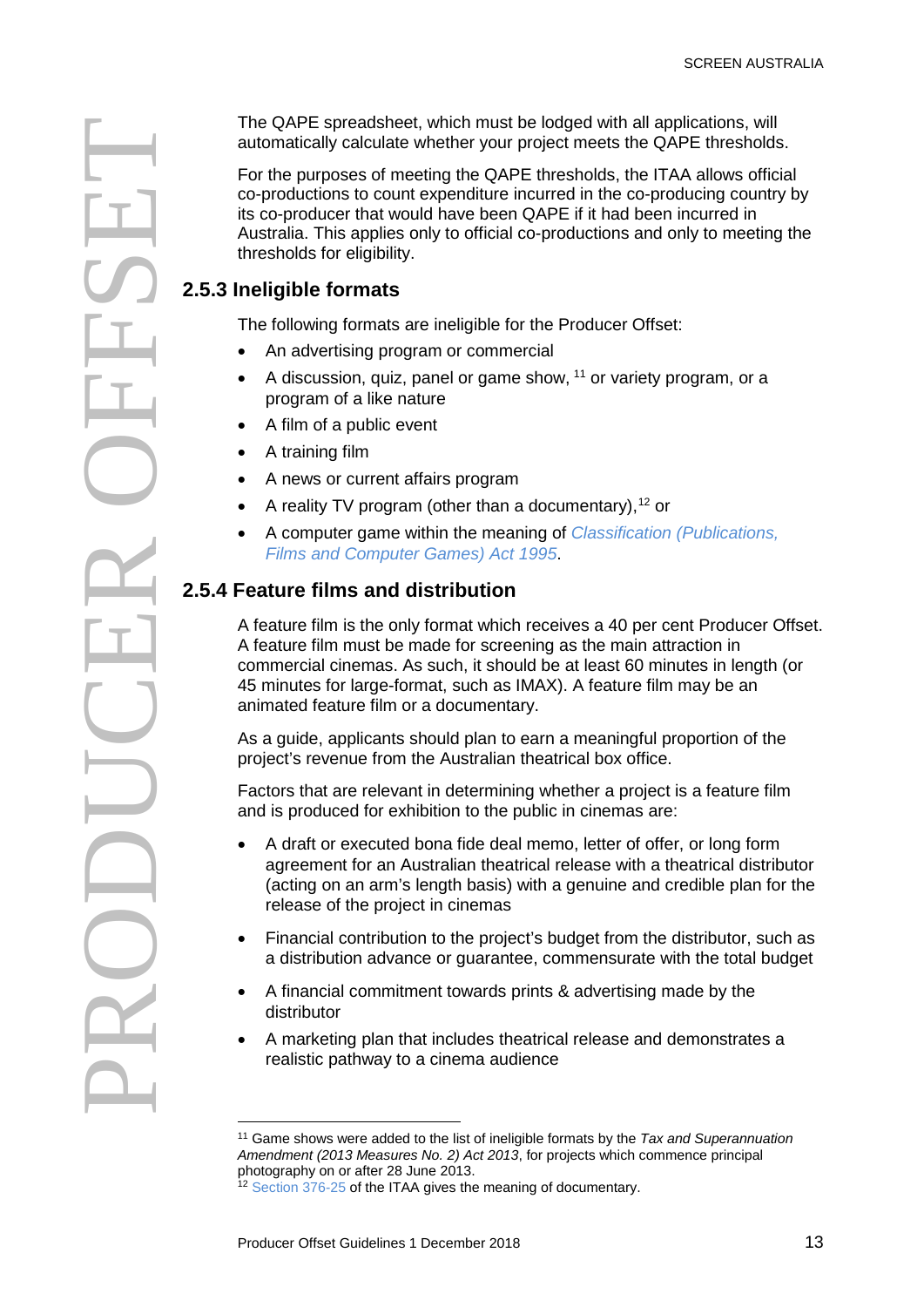Francial contribution from an arm's length investor made on the basis of<br>
Frederice that all cast are engaged under the relevant performers<br>
contrasts, with appropriate buy-outs of residual rights, consistent with<br>
exhaust

- the project being a feature film
- Evidence that all cast are engaged under the relevant performers' contracts, with appropriate buy-outs of residual rights, consistent with a feature film
- A finance plan and budget, including theatrical delivery items, consistent with that of a feature film
- The track record of the distributor in the theatrical distribution of feature films in Australia, particularly the distribution of Australian feature films
- The track record of the producer, director, writer and other principals in producing feature films that have received a successful theatrical release in Australia, and
- The attachment of an international sales agent and any international theatrical pre-sales.

In all cases, the film must be a normal full-length feature film of a type commonly shown in commercial cinemas, and produced in a format suitable for theatrical release as the primary attraction to an audience in commercial cinemas. Cinema-on-demand plans will be assessed on a case-by-case basis, with a particular emphasis placed on the pathway to audience identified by the application materials. 'Four-walled' arrangements are unlikely to be satisfactory.

Applicants may request Screen Australia assess their claim that the film is a feature film at the provisional certificate stage. If a project has been assessed and, based on the factors above, is not considered to be a feature film, a provisional certificate will be issued on the basis that the feature film format has not yet been established.

If an applicant would like to seek a re-assessment of the format of their project, they must demonstrate substantial changes since the previous submission. See [Provisional Certificate process.](#page-17-1)

### **2.5.5 Distribution for all other eligible formats**

For all other eligible formats, the film must be available to the Australian public in order to receive the 20% rebate. Acceptable distribution could include making the film available through television broadcasting, DVD, video on demand (VOD) or subscription video on demand (SVOD).

Fully executed distribution agreements and/or evidence of the release, platform and date must be provided when applying for a final certificate.

### **2.5.6 What is a 'documentary'?**

 $\overline{a}$ 

'Documentary' is defined in [section 376-25](https://www.comlaw.gov.au/Details/C2015C00285/Html/Volume_7#_Toc423342097) of the ITAA. This definition applies to projects that commenced principal photography on or after 1 July 2012.<sup>[13](#page-13-0)</sup>

<span id="page-13-1"></span>For certification as a documentary, you must be able to satisfy us that the project is a creative treatment of actuality that is not an infotainment or lifestyle program, or a magazine-style program.

<span id="page-13-0"></span><sup>&</sup>lt;sup>13</sup> For projects commencing before this date, we will utilise the test outlined by the Administrative Appeals Tribunal (**AAT**) in the *Lush House* case [\(EME Productions No 1 Pty Ltd](http://www.austlii.edu.au/cgi-bin/sinodisp/au/cases/cth/AATA/2011/439.html)  [v Screen Australia\)](http://www.austlii.edu.au/cgi-bin/sinodisp/au/cases/cth/AATA/2011/439.html).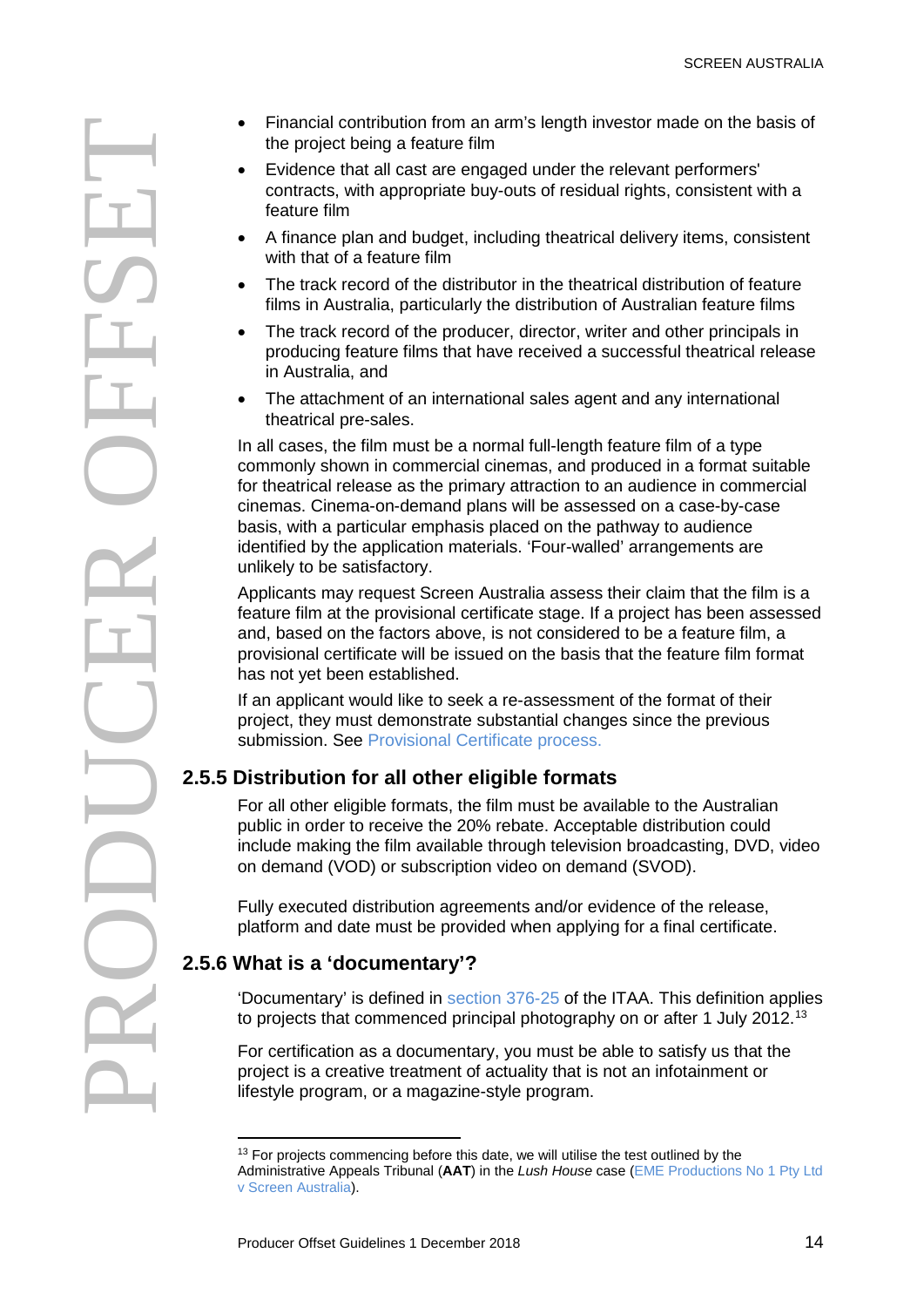In making this decision, we have regard to:<br>
The extent and purpose of any contrive the film has an overally the stand turn of purpose and infortainment program is not a docume.<br>
Any other relevant matters.<br>
2.5.6.1 Magazi

- The extent and purpose of any contrived situation featured in the film
- The extent to which the film explores an idea or a theme
- The extent to which the film has an overall narrative structure, and
- Any other relevant matters.

#### **2.5.6.1 Magazine and infotainment programs**

A magazine-style program is not a documentary. It is a film that:

- Presents factual information
- Has two or more discrete parts, each dealing with a different subject or a different aspect of the same subject, and
- Does not contain an over-arching narrative structure or thesis.

An infotainment or lifestyle program is also not a documentary, and is defined in Schedule 6 to the *[Broadcasting Services Act 1992](http://www.comlaw.gov.au/Details/C2015C00216/Html/Volume_2#_Toc417552844)* as a program '...the sole or dominant purpose of which is to present factual information in an entertaining way, where there is a heavy emphasis on entertainment value'.

#### **2.5.7 What are series and seasons of series?**

Each season of a series is treated as a different 'film' for the purposes of the Producer Offset, is the subject of a separate application, and must separately meet the expenditure thresholds. However, once a series (as made up by all of its seasons) totals 65 commercial hours, the series ceases to be eligible for certification. [14](#page-14-0)

The following criteria apply to series and seasons thereof:

- The series/season must contain at least two episodes
- The episodes must be at least a commercial half hour in length (commercial quarter hour for animated series), and
- The series (but not each season) must have a 'new creative concept'.

Note that the 65 commercial hours applies to the entire series whether or not any seasons or episodes in the series were made without the Producer Offset's support, prior to the Producer Offset's commencement, and/or by different companies and individuals.

The QAPE spreadsheet will calculate whether your series has met the 65 commercial-hour cap.

#### **2.5.7.1 New creative concept**

Sometimes, a new series emerges from an existing series (e.g. re-boot or spin-off). The ITAA contemplates this and, where the applicant can demonstrate that the new project has a 'new creative concept', it will be treated as a season of a *new* series, and the 65-commercial hour cap 'resets'.

<span id="page-14-1"></span>In assessing whether there is a new creative concept we must have regard to the degree of difference in the following factors, in comparison to other series which have previously been produced:

<span id="page-14-0"></span> $\overline{a}$ <sup>14</sup> Sections 376-55(2)(b) and 376-170(4)(c).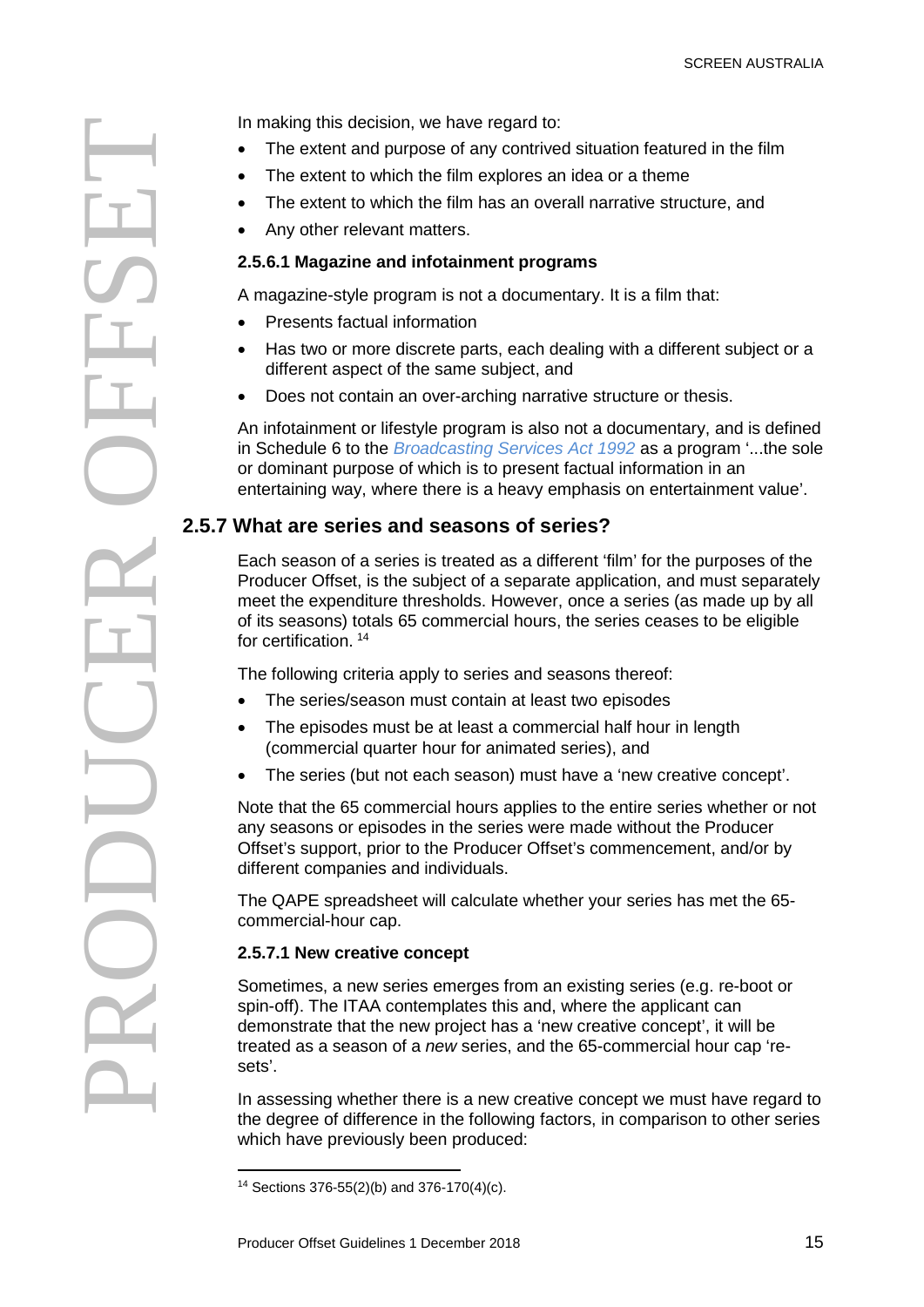- 
- The principal characters, the setting, production locations and the persons involved in the making of the series, and
- Any other matters that we consider to be relevant.<sup>[15](#page-15-2)</sup>

Where one company takes over the making of a series from another company – even if the companies have completely different personnel and management – but the series is still clearly identifiable as a continuation of the same series, it is unlikely to have a new creative concept.<sup>[16](#page-15-3)</sup>

### **2.5.8 Administration of the format tests**

In most cases, the completed Producer Offset application form and its attachments should provide enough information for Screen Australia to make a decision on format questions.

However, where there is uncertainty, we may require more information, and may also ask you to provide a submission as to how the project, for example, is a [documentary](#page-13-1) or has a [new creative concept.](#page-14-1)

If you foresee a format issue arising, you should append a statement to the application addressing the relevant test, and attach any additional supporting material. This will speed up the assessment process.

Please note that eligibility for the Producer Offset is dependent on being issued with a final certificate. For example, if a project is provisionally certified as a feature film and the completed project is not in fact a feature film, we will not be able to issue a final certificate for a feature film. Similarly if the film is provisionally certified as a documentary but the completed film does not meet the legislative requirements for a documentary, and is instead a non-eligible format, we cannot issue a final certificate for the film.

# <span id="page-15-1"></span><span id="page-15-0"></span>**2.6 Exclusion of access to other Australian Government incentives**

The Producer Offset, the Location Offset and the PDV Offset are mutually exclusive. Therefore, a company is not eligible to claim the Producer Offset for a project if that project has received a final certificate for the Location or PDV Offset.

Further, a project that has benefitted from any former Australian Government film incentives (i.e. incentives that have been discontinued) or has received support under Screen Australia's [Producer Equity Program](http://www.screenaustralia.gov.au/producerequity.aspx) is ineligible.

Applicants are only entitled to one offset in relation to a film. This means that where a substantial part of a film that has already received an offset is used in a new film, that part will not be QAPE and the film as a whole will need to be a new film in order to qualify for the Producer Offset.<sup>[17](#page-15-4)</sup>

Screen Australia direct funding and state and territory support have no bearing on a project's eligibility, but may impact on a QAPE claim if it

 $\overline{a}$ <sup>15</sup> Drawn from [section 376-70\(2\)](https://www.comlaw.gov.au/Details/C2015C00285/Html/Volume_7#_Toc423342108) of the ITAA97.

<sup>16</sup> The Administrative Appeals Tribunal (**AAT**) judgement in *[Beyond Productions Pty Ltd and](http://www.austlii.edu.au/au/cases/cth/AATA/2011/39.html)* 

*[Screen Australia](http://www.austlii.edu.au/au/cases/cth/AATA/2011/39.html)* [2011] AATA 39 provides a useful guide at paragraph 71.

<span id="page-15-4"></span><span id="page-15-3"></span><span id="page-15-2"></span><sup>17</sup> For the QAPE implications of this, see the *[At a Glance](http://www.screenaustralia.gov.au/funding-and-support/producer-offset/document-library#ccguides)* at 'Prior company expenditure'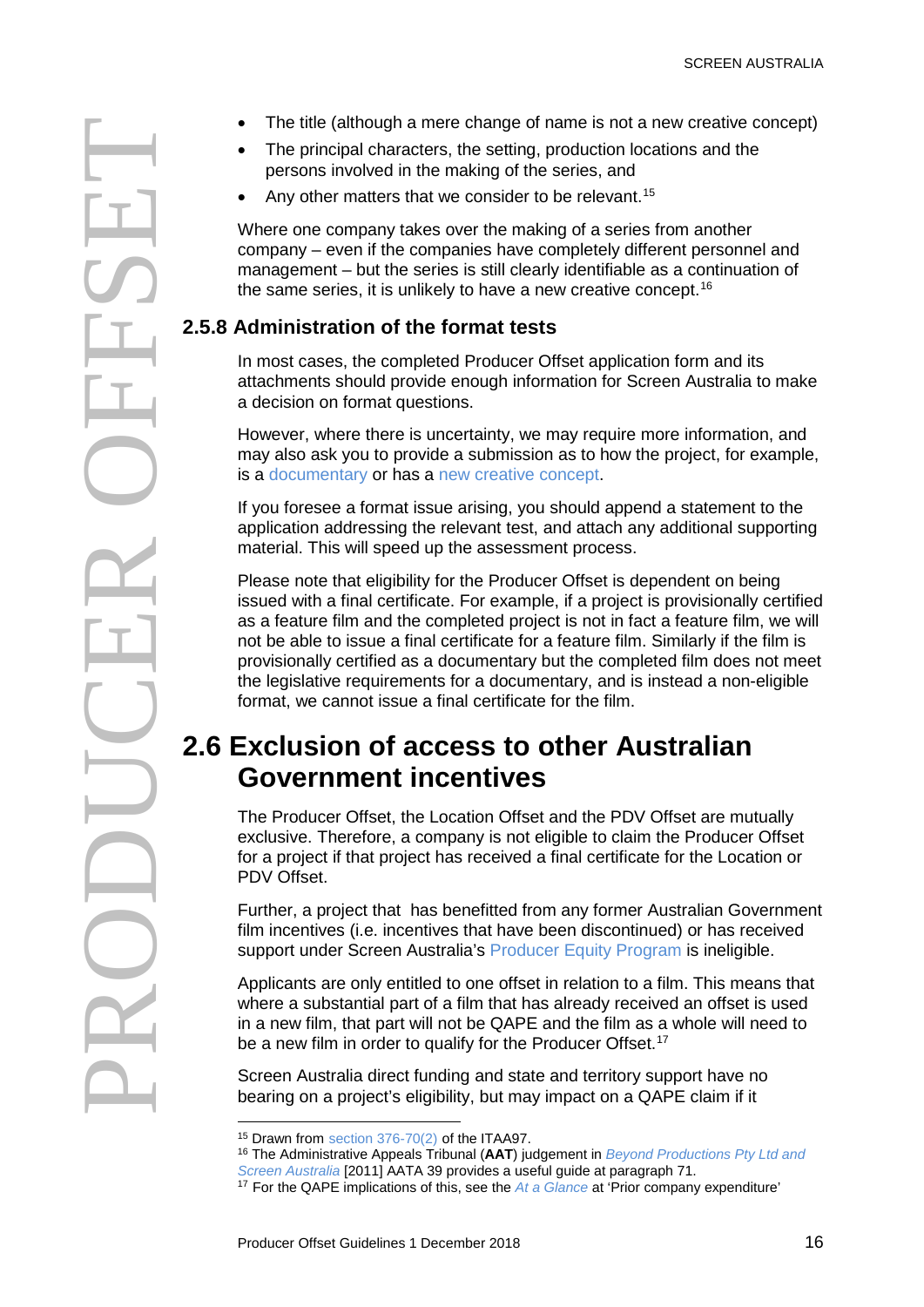for further information.

#### **2.6.1 Stock footage**

Where footage is acquired from a related entity to the applicant (e.g. parent company), Screen Australia must test whether the arrangement is at arm's length, and only an arm's length amount can be QAPE.

Further, as it is a principle of the ITAA97 that each film can only access one offset once, where a significant amount of footage is reused from a previous film (for example in a 'best of' episode of a series), the film may not qualify for the Producer Offset as it is not a new 'film'. Such applications cannot be certified.

See *[At a Glance](http://www.screenaustralia.gov.au/funding-and-support/producer-offset/document-library#ccguides)* at 'Copyright acquisition & licensing' for further information.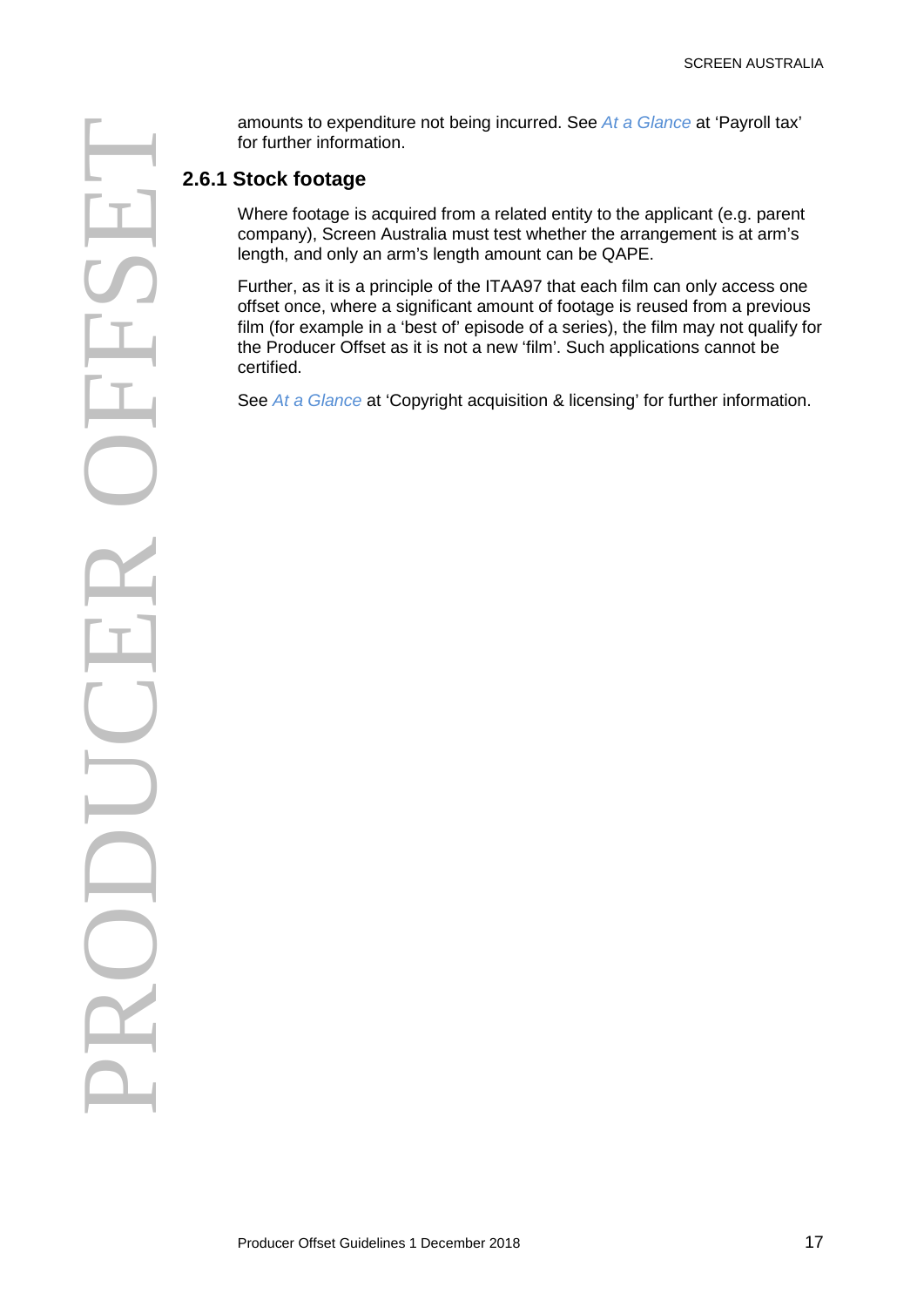# <span id="page-17-1"></span><span id="page-17-0"></span>**3.1 Provisional certificate**

#### **IMPORTANT INFORMATION**

**It is the responsibility of the producer and, where involved, financier to assess and manage the risk that a project may not be eligible for a final certificate or not entitled to the claimed QAPE even where the project has been provisionally certified. This is because the final certificate must be based on a full assessment of the completed project, including information on distribution, evidence of incurred expenditure, audited cost reports and the completed film. Importantly:**

- **If there are changes to your project after provisional certification these changes may affect your eligibility for the Producer Offset or QAPE claim**
- **If the information you give us for a provisional application is incomplete or inconsistent with the information you give us at final certification this may affect your Producer Offset or QAPE claim**
- **You can manage this risk by ensuring that your project complies with all eligibility requirements for the Producer Offset and tracking incurred expenditure to ensure it is QAPE**

<span id="page-17-2"></span>A provisional certificate states that, based on the information presented in the application, we consider that the proposed project would meet the eligibility requirements for the Producer Offset, if it is made in accordance with the information provided.

A provisional certificate does not guarantee that a project will qualify for the Producer Offset. An application must be made for a [final certificate](#page-18-1) (and a final certificate must be issued) once the project is completed in order to claim the Producer Offset. If a provisional certificate is not issued for a project this does not prevent you applying for a final certificate in relation to that project.

You may apply for a provisional certificate at any time during development, financing or production. To apply for a provisional certificate, an applicant company must complete an [application form](http://www.screenaustralia.gov.au/funding-and-support/producer-offset/document-library#ccforms) and provide it, and all attachments, to the POCU. We aim to complete our assessment within six weeks of receipt of a complete application, including all relevant attachments and the specified [statutory declaration](#page-20-1)*.* Incomplete applications will not be assessed.

Fees are payable for provisional certificate applications, which are scaled to the project's budget in accordance with the Rules and are outlined in the application form.

It is important to note that for provisional certification, we will not:

• Assess an applicant's estimated QAPE. Applicants are encouraged to obtain their own independent QAPE opinion if required.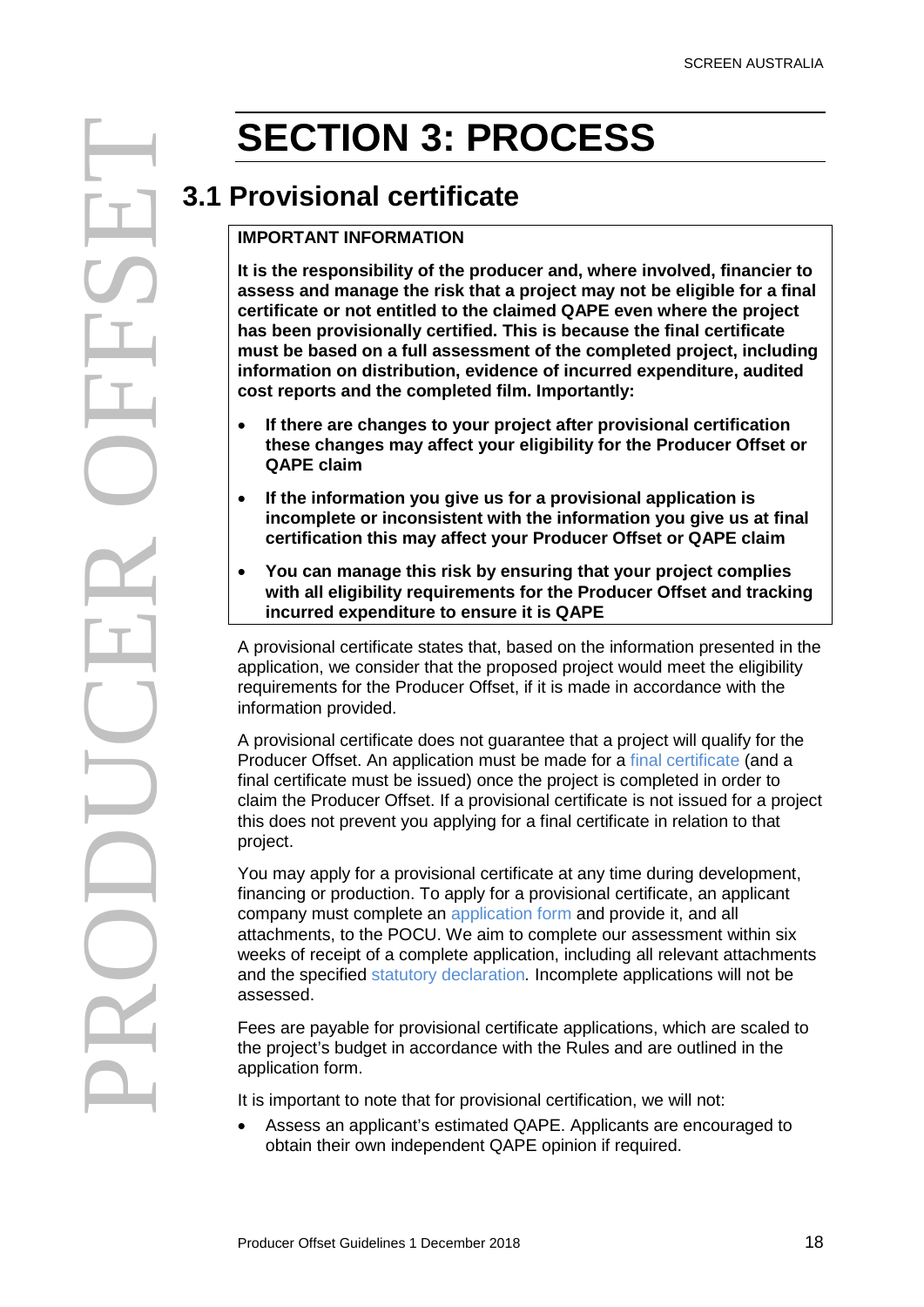- the arm's length principle, or
- Audit the claims in your application form and associated documentation.

As a provisional certificate is based solely on information provided in the application, if any material changes to the film or its structure are made which decrease the level of [Significant Australian content,](#page-5-2) you must notify us of any proposed changes which may impact on the project's eligibility within a reasonable time before implementation.

A re-assessment fee will be payable if you require re-assessment of a provisional certificate. This includes a re-assessment of distribution and SAC. See [Feature Films and Distribution.](#page-12-0)

We aim to complete a re-assessment within six weeks of receipt of all relevant additional information.

Further, as both a project and the administration of the Producer Offset develop over time, if a project does not enter production within two years of the issue of a provisional certificate, the applicant must seek a re-assessment of the project.

# <span id="page-18-0"></span>**3.2 Final certificate**

<span id="page-18-1"></span>A final certificate entitles a company to receive the Producer Offset.

Once a project is [Completed,](#page-9-2) and audited, you must complete and submit an [application form](http://www.screenaustralia.gov.au/funding-and-support/producer-offset/document-library#ccforms) along with all required attachments (including a copy of the completed project<sup>18</sup> and a specified [statutory declaration\)](#page-20-1) and in accordance with the instructions on the form.

You will also need to lodge expenditure statements attesting to the claimed QAPE of the project. These will include the general ledger, final cost report and a QAPE Spreadsheet. A registered company auditor must audit your QAPE claim in accordance with the pro-forma [auditor's statement.](http://www.screenaustralia.gov.au/funding-and-support/producer-offset/document-library#ccforms)

We aim to assess applications within 12 weeks of receipt of a complete application, including all necessary attachments. An incomplete application will not be assessed. For particularly large or complex applications, assessment may take longer.

In the course of considering an application, Screen Australia will make two legislative determinations:

- 1. Whether to certify the applicant as eligible to receive the Producer Offset in relation to the project (i.e. issue a [final certificate](#page-18-1) ), and
- 2. The level of QAPE (the ATO will calculate the applicant's offset against the determined amount of QAPE).

You should be prepared for POCU officers or consultants to contact you to ask for further information to substantiate aspects of the application or ask for changes to be made where QAPE has been incorrectly claimed or excluded. We may also request any additional information from an applicant if such information is deemed necessary to undertake an assessment. When this

<span id="page-18-2"></span> $\overline{a}$  $18$  The copy of the project is important for the assessment process, and is covered by the tax secrecy provisions. Applicants should feel free to watermark the film if they wish.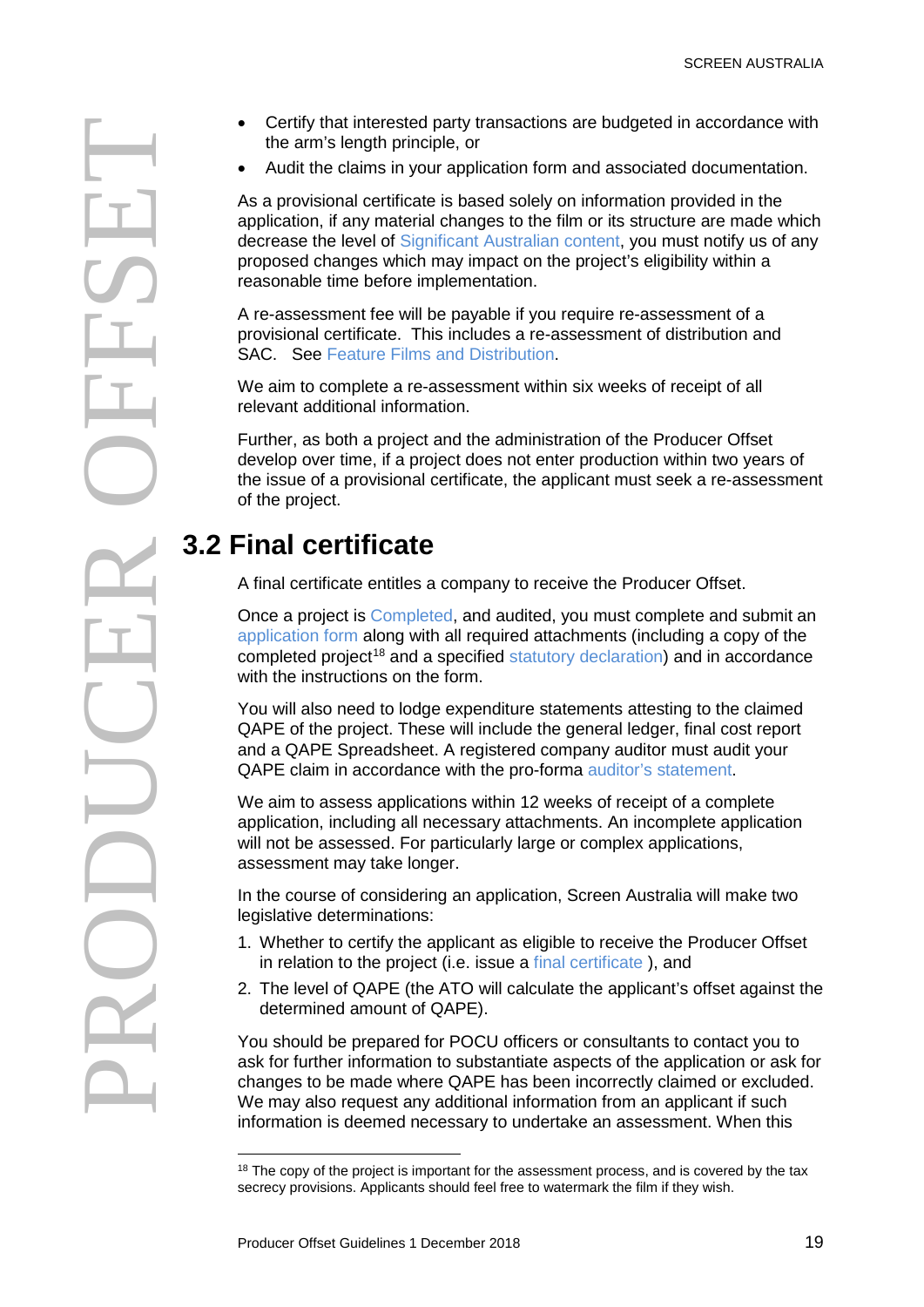on the process and methodologies adopted to show that the amounts charged accord with the arm's length principle.

We have broad powers under the ITAA to seek information or advice from any person or source in relation to a Producer Offset assessment.

### **3.2.1 Independent film production consultants (IFPCs)**

We may seek the advice of an IFPC to assist in assessing the QAPE claim.

The IFPCs contracted by us are highly experienced production managers, line producers and production accountants who are working, or who have previously worked, in the film and television industry. They are used because they possess a deep level of industry knowledge and expertise and are aware of current prices and rates of goods and services used within the industry.

The IFPC will be subject to a contractual duty of confidentiality, in addition to the tax secrecy obligations outlined [above.](#page-4-0) We will consult with the applicant to ensure that there are no conflict of interest issues in relation to the IFPC that is proposed.

An IFPC will work under our supervision and represents us in the course of undertaking the QAPE assessment. You must always cooperate with the IFPC's requests.

We will provide the IFPC's report to you for your comment. You may provide written submissions to us in response to the report prior to us making a final decision.

### **3.2.2 Notification, statement of reasons and appeal of decision**

examination relates to interested party transactions, we may seek information<br>on the process and methodologies adopted to show that the amounts<br>the amounts of the amounts of the amount sight principle.<br>
We may seek the add When we issue a final certificate to you, you will be notified in writing of the decision and of the formal determination of QAPE. If we refuse to issue a final certificate, we will notify you in writing of this decision. In addition to our letter of refusal, you can request a formal 'statement of reasons' for the decision by Screen Australia under [section 28](http://www.comlaw.gov.au/Details/C2014C00742/Html/Text#_Toc402786262) of the *Administrative Appeals Tribunal Act 1975*, and may seek review of a decision by the Administrative Appeals Tribunal (**AAT**). A statement of reasons or review of a decision may be sought in relation to:

- A decision not to issue a final certificate
- A determination of the amount of QAPE, or
- A decision to revoke a final certificate (see [below\)](#page-20-2).

Further information on the AAT's processes can be found at [www.aat.gov.au](http://www.aat.gov.au/)

### **3.2.3 Submission to the ATO**

We will send a copy of the final certificate to the ATO for its information. You can then claim the Producer Offset in your income tax return for the financial year in which the project was [Completed,](#page-9-2) offset against any pre-existing tax liabilities. Further information on claiming [tax offsets](https://www.ato.gov.au/individuals/tax-return/2015/in-detail/publications/film-industry-incentives-2014-15/?page=6#Claiming_a_film_tax_offset) and submission of [company tax returns](https://www.ato.gov.au/Tax-professionals/Prepare-and-lodge/Tax-agent-lodgment-program/Tax-returns-by-client-type/Companies-and-super-funds/) is available from the ATO website.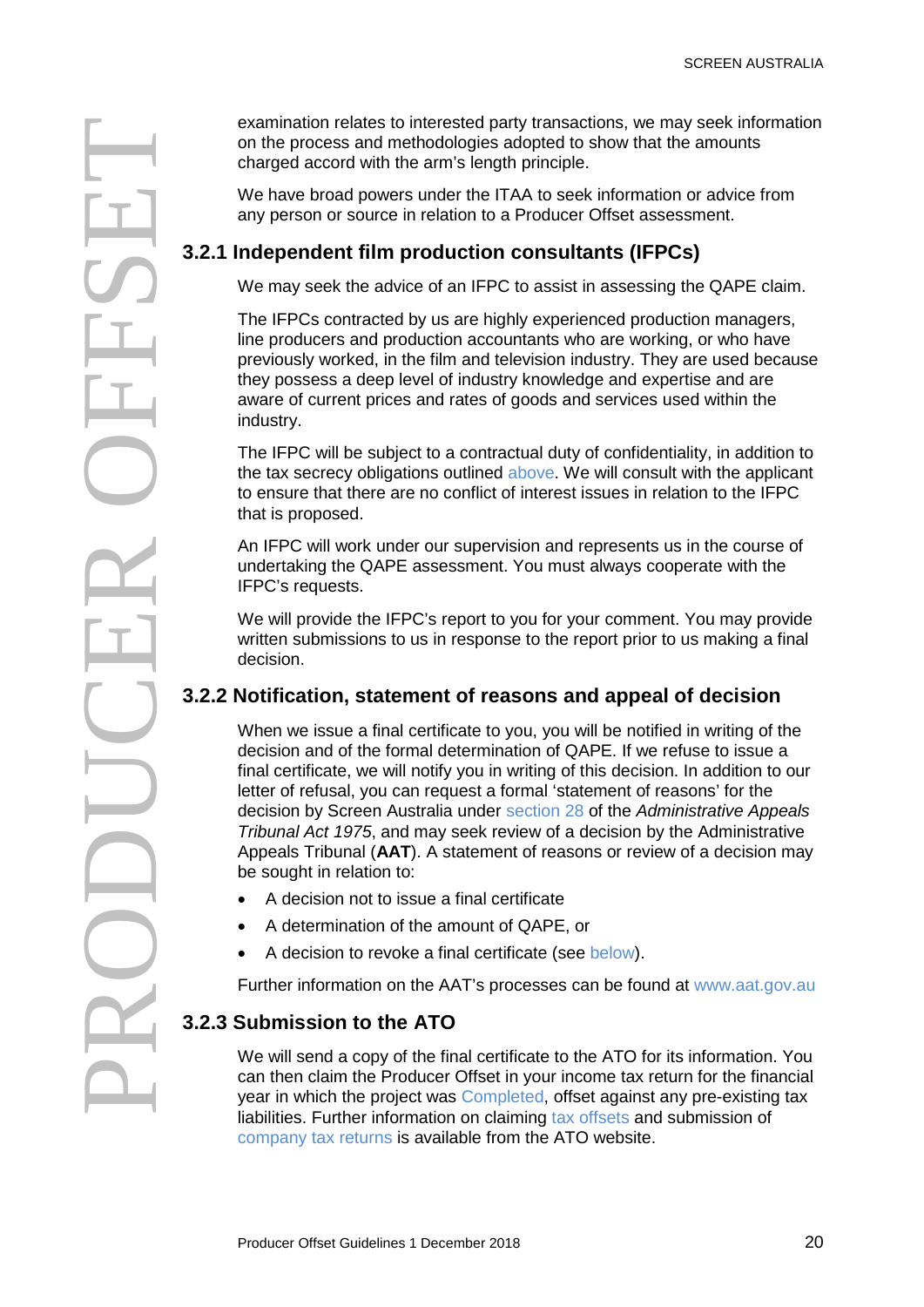<span id="page-20-2"></span>Screen Australia may revoke a final certificate where it was obtained by fraud or serious misrepresentation, and will notify the applicant company in writing of this decision. Screen Australia can also refer matters of suspected fraud or misrepresentation to the ATO.

The information provided to us (in an application and such other additional information requested by us or an IFPC) may be used for the purposes of considering the revocation of a final certificate.

# <span id="page-20-0"></span>**3.3 Statutory declaration**

<span id="page-20-1"></span>The information in an application for a provisional or final certificate must be certified as true and correct in a pro forma statutory declaration sworn by a person from the applicant company who is in a position to attest to the veracity of the application form and its attachments – normally this would be a company director, often the physical producer – and witnessed by somebody authorised at law to do so (see the [Attorney General's Department website\)](http://www.ag.gov.au/Publications/Pages/Statutorydeclarationsignatorylist.aspx).